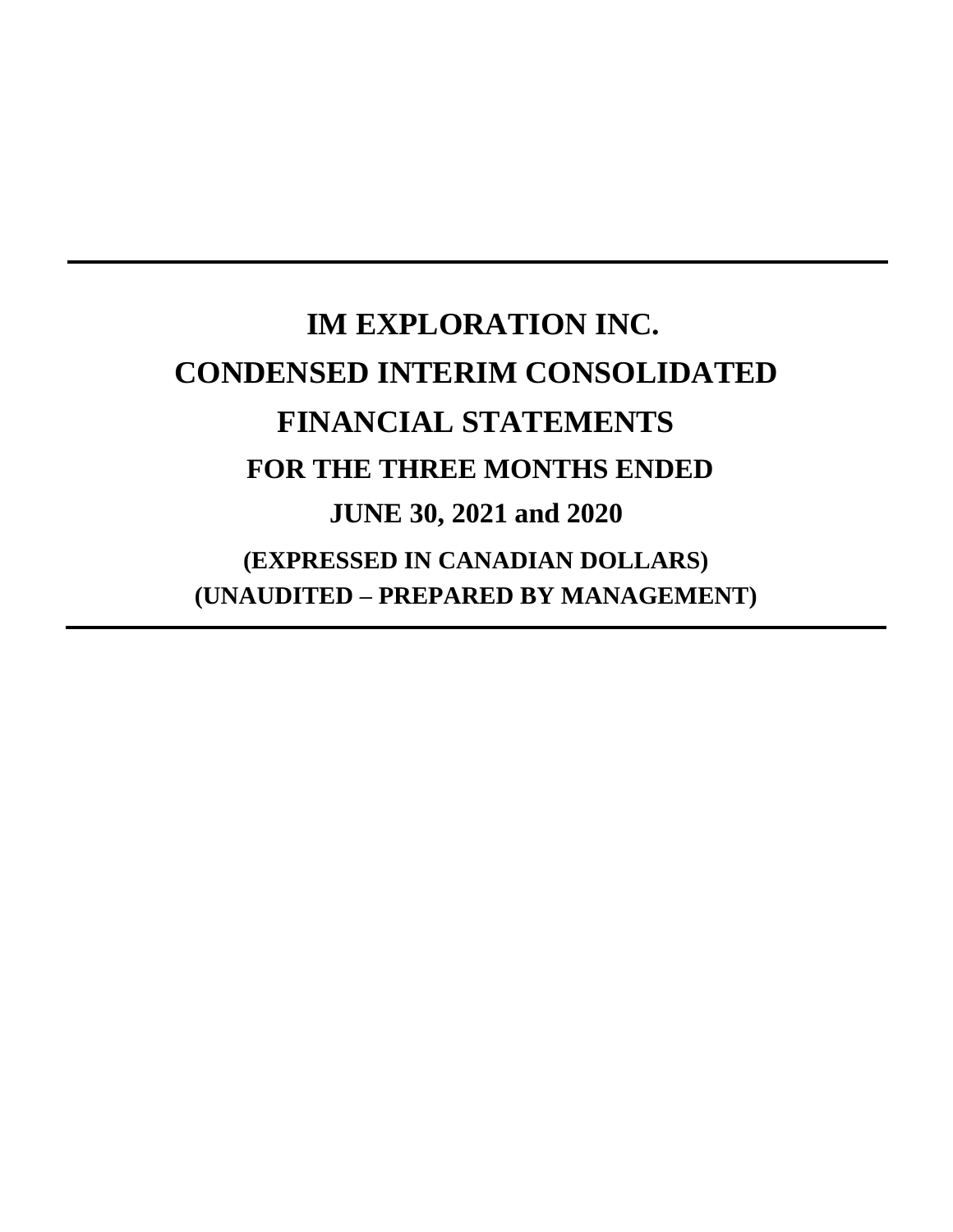# **NOTICE TO READER**

The accompanying unaudited condensed interim financial statements of IM Exploration Inc. have been prepared by and are the responsibility of management. The unaudited condensed interim financial statements have not been reviewed by the Company's auditors.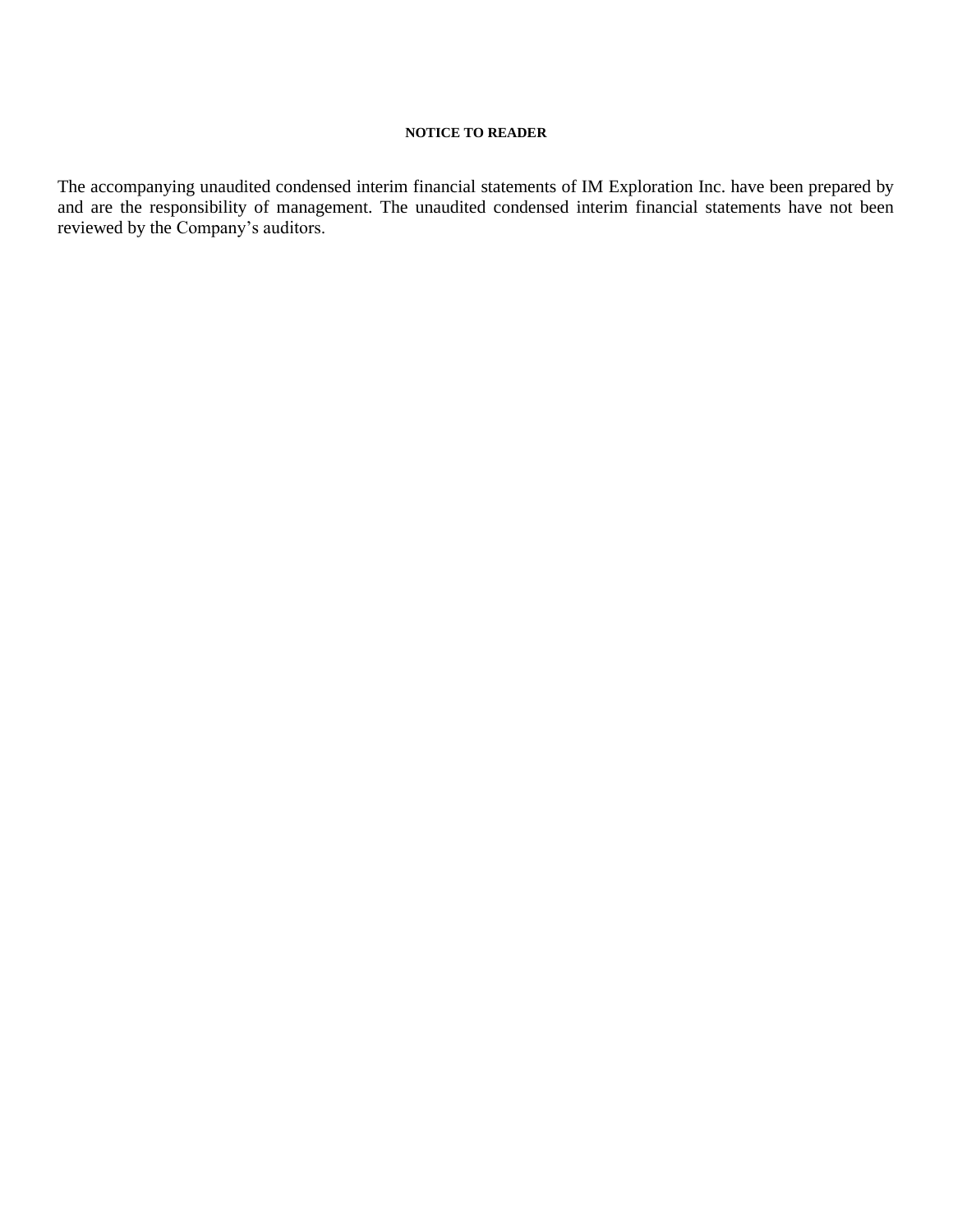# **IM Exploration Inc. Condensed Interim Consolidated Statements of Financial Position (Expressed in Canadian Dollars) (Unaudited – Prepared by Management)**

|                                                   | As at<br>June 30,<br>2021 | As at<br>March 31,<br>2021 |
|---------------------------------------------------|---------------------------|----------------------------|
|                                                   | \$                        | \$                         |
| <b>ASSETS</b>                                     |                           |                            |
| <b>Current assets</b>                             |                           |                            |
| Cash                                              | 652,753                   | 1,191,299                  |
| Other receivable                                  | 7,445                     | 7,777                      |
| Prepaid expenses (note 7)                         | 8,851                     | 19,913                     |
| <b>Total current assets</b>                       | 669,049                   | 1,218,989                  |
| <b>Non-current assets</b>                         |                           |                            |
| Exploration and evaluation assets (note 8)        | 1,438,706                 | 81,277                     |
| Reclamation deposit (note 8)                      | 162,580                   |                            |
| <b>Total assets</b>                               | 2,270,335                 | 1,300,266                  |
| <b>LIABILITIES AND SHAREHOLDERS' EQUITY</b>       |                           |                            |
| <b>Current liabilities</b>                        |                           |                            |
| Accounts payable and accrued liabilities (note 9) | 47,150                    | 29,024                     |
| <b>Total liabilities</b>                          | 47,150                    | 29,024                     |
| <b>Shareholders' equity</b>                       |                           |                            |
| Share capital (note 10)                           | 2,630,473                 | 1,593,555                  |
| Reserves (note 10)                                | 208,002                   | 84,320                     |
| Deficit                                           | (615,290)                 | (406, 633)                 |
| <b>Total shareholders' equity</b>                 | 2,223,185                 | 1,271,242                  |
| Total liabilities and shareholders' equity        | 2,270,335                 | 1,300,266                  |

Nature of operations and going concern (note 1) Subsequent events (note 12)

# **Approved on behalf of the Board:**

(Signed) " Mark Monaghan " Director

(Signed) " John Dewdney " Director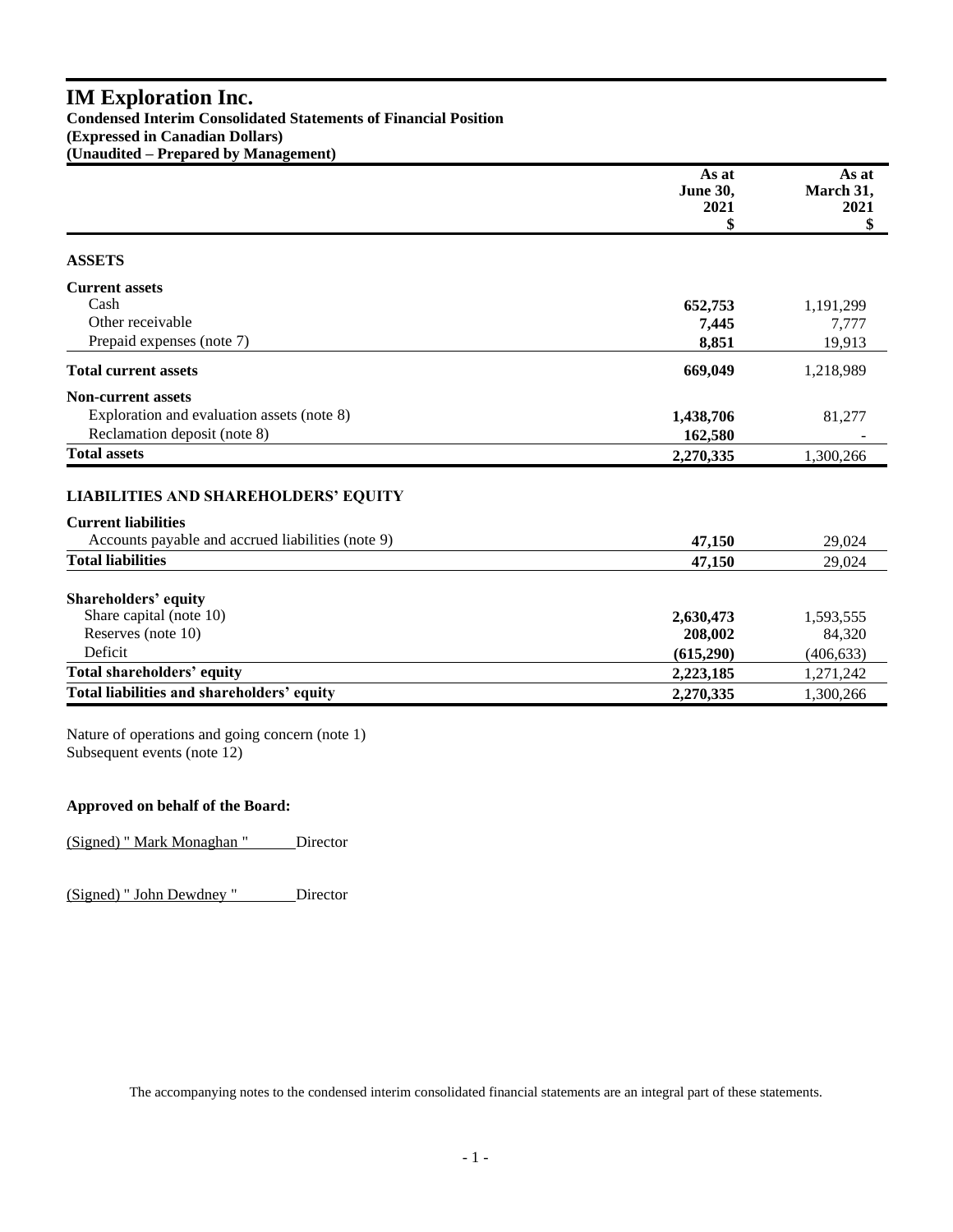# **IM Exploration Inc.**

**Condensed Interim Consolidated Statements of Loss and Comprehensive Loss (Expressed in Canadian Dollars) (Unaudited – Prepared by Management)**

|                                                          | Three months ended June 30, |    |             |
|----------------------------------------------------------|-----------------------------|----|-------------|
|                                                          | 2021                        |    | <b>2020</b> |
|                                                          | \$                          |    | \$          |
| <b>Operating expenses</b>                                |                             |    |             |
| Consulting fees                                          | 16,979                      |    |             |
| Corporate communications                                 | 14,314                      |    |             |
| Filing fees                                              | 5,055                       |    | 3,335       |
| Foreign exchange gain                                    | (2,960)                     |    |             |
| General and administrative                               | 3,602                       |    | 125         |
| Gain on acquisition of Golden Oasis Exploration (note 6) | (38, 566)                   |    |             |
| Management services (note 11)                            | 13,185                      |    | 1,316       |
| Professional fees                                        | 55,148                      |    | 3,840       |
| Share-based payments (note 10)                           | 141,900                     |    |             |
| Net loss and comprehensive loss for the period           | (208, 657)                  |    | (8,616)     |
|                                                          |                             |    |             |
| Basic and diluted net loss per share                     | \$<br>(0.01)                | \$ | (0.00)      |
| Weighted average number of common shares outstanding     | 25,112,025                  |    | 10.400,000  |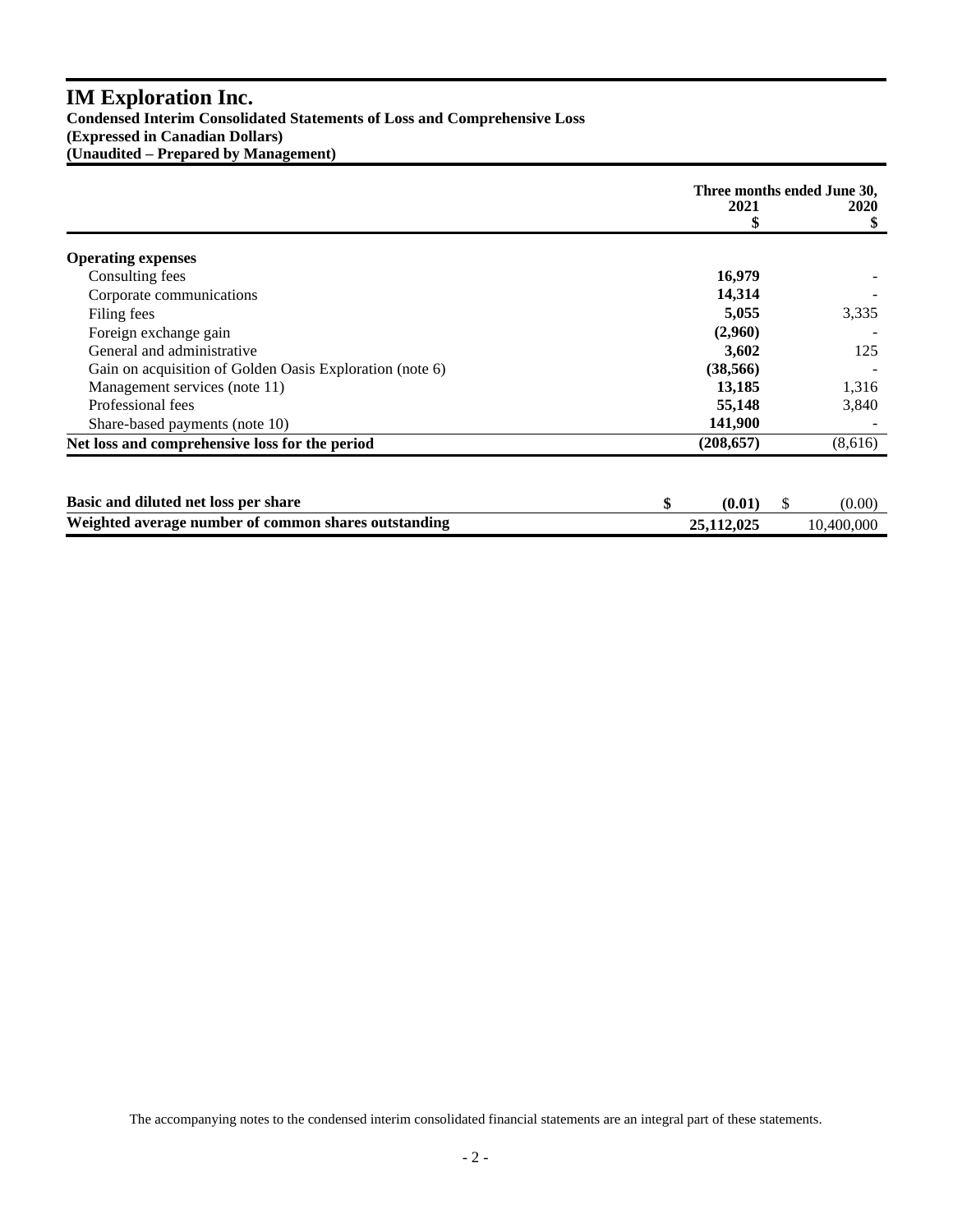# **IM Exploration Inc.**

**Statements of Changes in Shareholders' Equity (Expressed in Canadian Dollars) (Unaudited – Prepared by Management)**

|                                      | Number of     | <b>Share</b> | <b>Reserves</b> |                       |                      |            |
|--------------------------------------|---------------|--------------|-----------------|-----------------------|----------------------|------------|
|                                      | <b>Shares</b> | Capital      | <b>Options</b>  | <b>Warrants</b><br>\$ | <b>Deficit</b><br>\$ | Total      |
| Balance, March 31, 2020              | 10,400,000    | 513,855      | 64,002          | 21,000                | (321, 819)           | 277,038    |
| Net loss for the period              |               |              |                 |                       | (8,616)              | (8,616)    |
| <b>Balance, June 30, 2020</b>        | 10,400,000    | 513,855      | 64,002          | 21,000                | (330, 435)           | 268,422    |
| Shares issued for cash               | 6,200,000     | 310,000      |                 |                       |                      | 310,000    |
| Share issuance costs                 |               | (6,032)      |                 |                       |                      | (6,032)    |
| Shares and warrants issuance         | 5,158,333     | 773,750      |                 |                       |                      | 773,750    |
| Exercise of warrants                 | 13,000        | 1,982        |                 | (682)                 |                      | 1,300      |
| Net loss for the period              |               |              |                 |                       | (76, 198)            | (76, 198)  |
| <b>Balance, March 31, 2021</b>       | 21,771,333    | 1,593,555    | 64,002          | 20,318                | (406, 633)           | 1,271,242  |
| Shares issued for mineral properties | 4.100.000     | 984,000      |                 |                       |                      | 984,000    |
| Exercise of warrants                 | 347,000       | 52,918       |                 | (18,218)              |                      | 34,700     |
| Share-based payments                 |               |              | 141,900         |                       |                      | 141,900    |
| Net loss for the period              |               |              |                 |                       | (208, 657)           | (208, 657) |
| <b>Balance, June 30, 2021</b>        | 26,218,333    | 2,630,473    | 205,902         | 2,100                 | (615,290)            | 2,223,185  |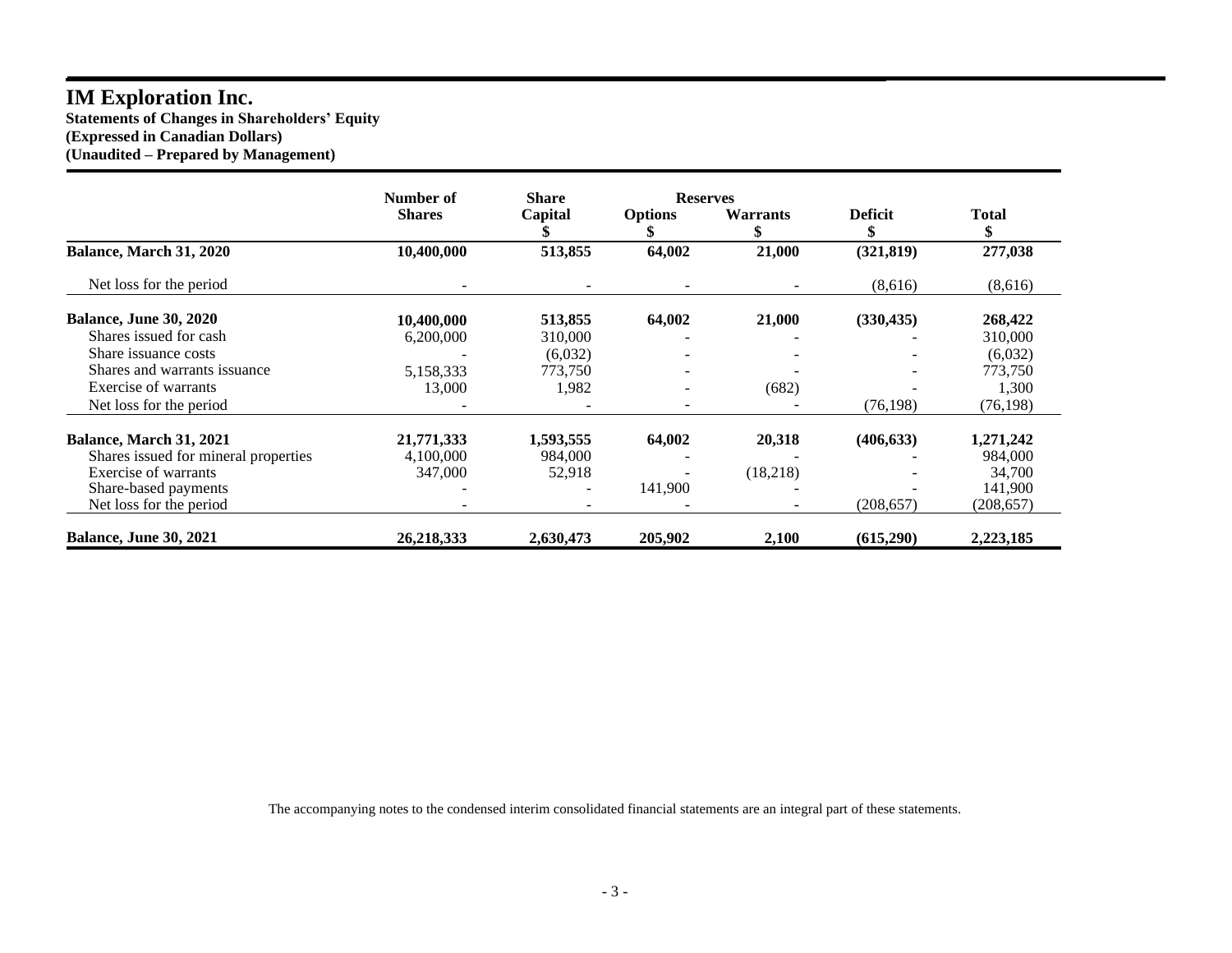|                                                                | Three months ended June 30, |            |
|----------------------------------------------------------------|-----------------------------|------------|
|                                                                | 2021<br>\$                  | 2020<br>\$ |
|                                                                |                             |            |
| <b>Operating activities</b>                                    |                             |            |
| Net loss                                                       | (208, 657)                  | (8,616)    |
| Adjustments for:                                               |                             |            |
| Share-based payment                                            | 141,900                     |            |
| Foreign exchange loss                                          | (2,952)                     |            |
| Changes in non-cash working capital items:                     |                             |            |
| Other receivable                                               | 332                         | (1,296)    |
| Prepaid expenses                                               | 11,062                      |            |
| Amounts payable and accrued liabilities                        | 14,676                      | (48, 244)  |
| Net cash used in operating activities                          | (43, 639)                   | (58, 156)  |
| <b>Investing activities</b>                                    |                             |            |
| Exploration and evaluation expenditures                        | (408, 545)                  |            |
| Cash paid for acquisition of Golden Oasis Exploration          | (121, 453)                  |            |
| Cash received from the acquisition of Golden Oasis Exploration | 391                         |            |
| Net cash used in investing activities                          | (529, 607)                  |            |
| <b>Financing activities</b>                                    |                             |            |
| Proceeds from exercise of warrants                             | 34,700                      |            |
| Net cash provided by financing activities                      | 34,700                      |            |
| Net change in cash                                             | (538, 546)                  | (58, 156)  |
| Cash, beginning of period                                      | 1,191,299                   | 249,368    |
| Cash, end of period                                            | 652,753                     | 191,212    |
|                                                                |                             |            |
| <b>Supplemental cash flow information</b>                      |                             |            |
| Shares issued for exploration and evaluation assets            | 984,000                     |            |
| Exercise of warrants                                           | 18,218                      |            |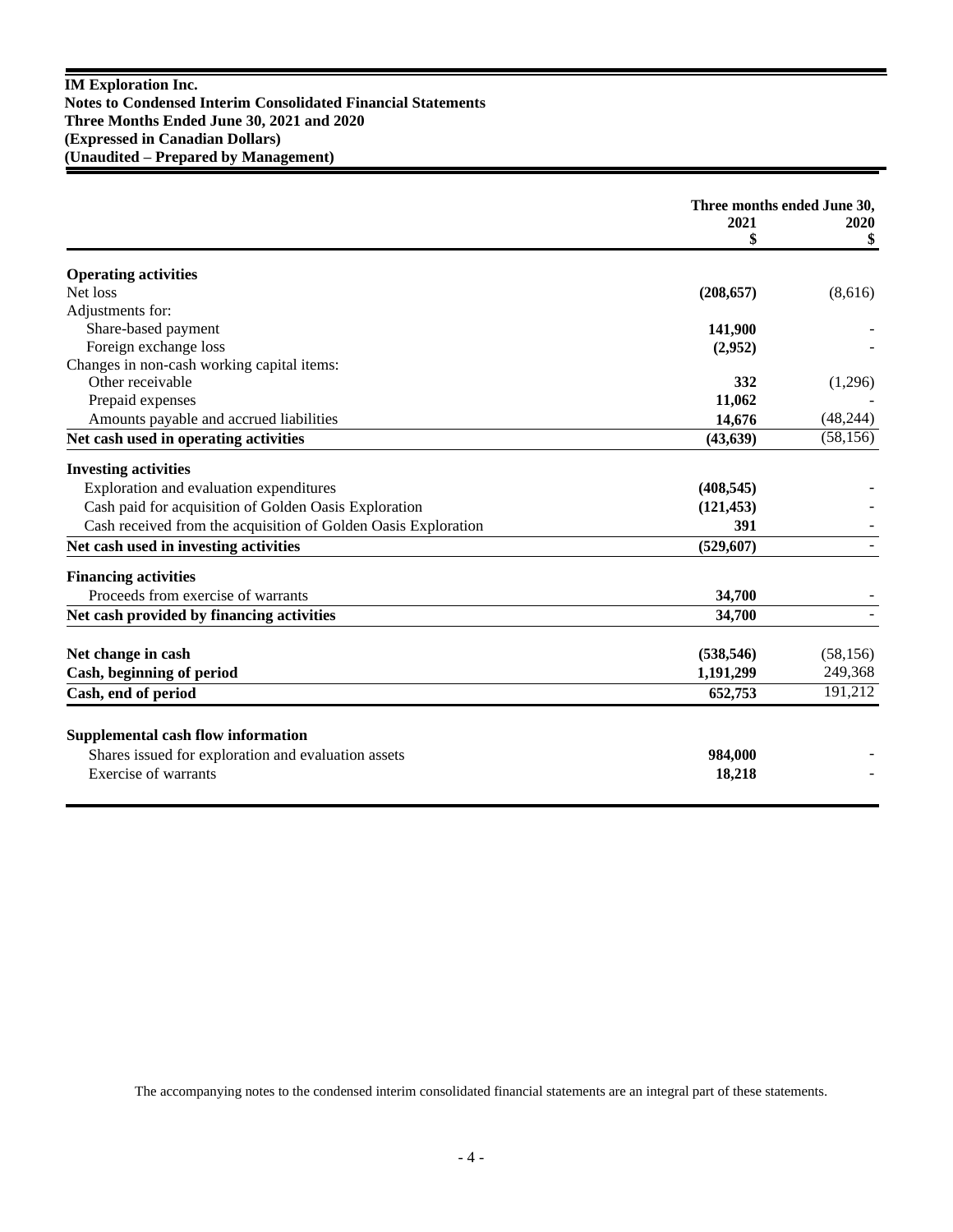#### **1. Nature of operations and going concern**

IM Exploration Inc. (formerly Prize Exploration Inc.) (the **"Company"** or **"IM Exploration"** or **"IM"**) was incorporated under the Canada Business Corporations Act on April 19, 2017. The Company is in the business of acquiring, exploring and evaluating mineral resource properties. The Company's shares (**"Common Shares"**) are trading on the Canadian Securities Exchange (the **"CSE"**) under the symbol "IM". The address of the Company's corporate office and registered office address is 1090 West Georgia Street, Suite 700, Vancouver, BC, V6E 3V7.

These condensed interim consolidated financial statements have been prepared on a going concern basis which assumes that the Company will continue in operations for the foreseeable future and will be able to realize its assets and discharge its liabilities and commitments in the normal course of business. Realization values may be substantially different from carrying values as shown and the financial statements do not give effect to adjustments that would be necessary to the carrying values and classification of assets and liabilities should the Company be unable to continue as a going concern.

The mineral properties of the Company are in the exploration stage and, as a result, the Company has no source of operating cash flow. The exploration and development of the Company's properties depend on the ability of the Company to obtain financing.

The Company's future viability depends upon the acquisition and financing of mineral exploration or other projects. If the mineral projects are to be successful, additional funds will be required for development and, if warranted, to place them into commercial production. The sources of future funds presently available to the Company is through the issuance of Common Shares or through the sale of an interest in any of its properties or assets in whole or in part. The ability of the Company to arrange such financing or the sale of an interest will depend, in part, on prevailing market conditions as well as the business performance of the Company. These events and conditions indicate the existence of a material uncertainty that may cast significant doubt on the Company's ability to continue as a going concern. There can be no assurance that the Company will be successful in its efforts to arrange the necessary financing, if needed, on terms satisfactory to the Company. If additional financing is arranged through the issuance of shares, control of the Company may change and shareholders may suffer significant dilution.

#### **2. Basis of presentation**

#### **Statement of compliance**

These condensed interim consolidated financial statements have been prepared in accordance with International Accounting Standard 34 *Interim Financial Reporting*, under International Financial Reporting Standards (**"IFRS"**) issued by the International Accounting Standards Board (**"IASB"**). These condensed interim consolidated financial statements should be read in conjunction with the Company's audited annual consolidated financial statements for the year ended March 31, 2021, as some disclosures from the annual consolidated financial statements have been condensed or omitted.

These condensed interim consolidated financial statements were authorized for issue by the Board of Directors of the Company as of August 30, 2021.

#### **Basis of measurement**

These condensed interim consolidated financial statements have been prepared on an accrual basis and are based on historical costs, modified where applicable.

The condensed interim consolidated financial statements are presented in Canadian dollars, which is also the functional currency of the Company, unless otherwise noted.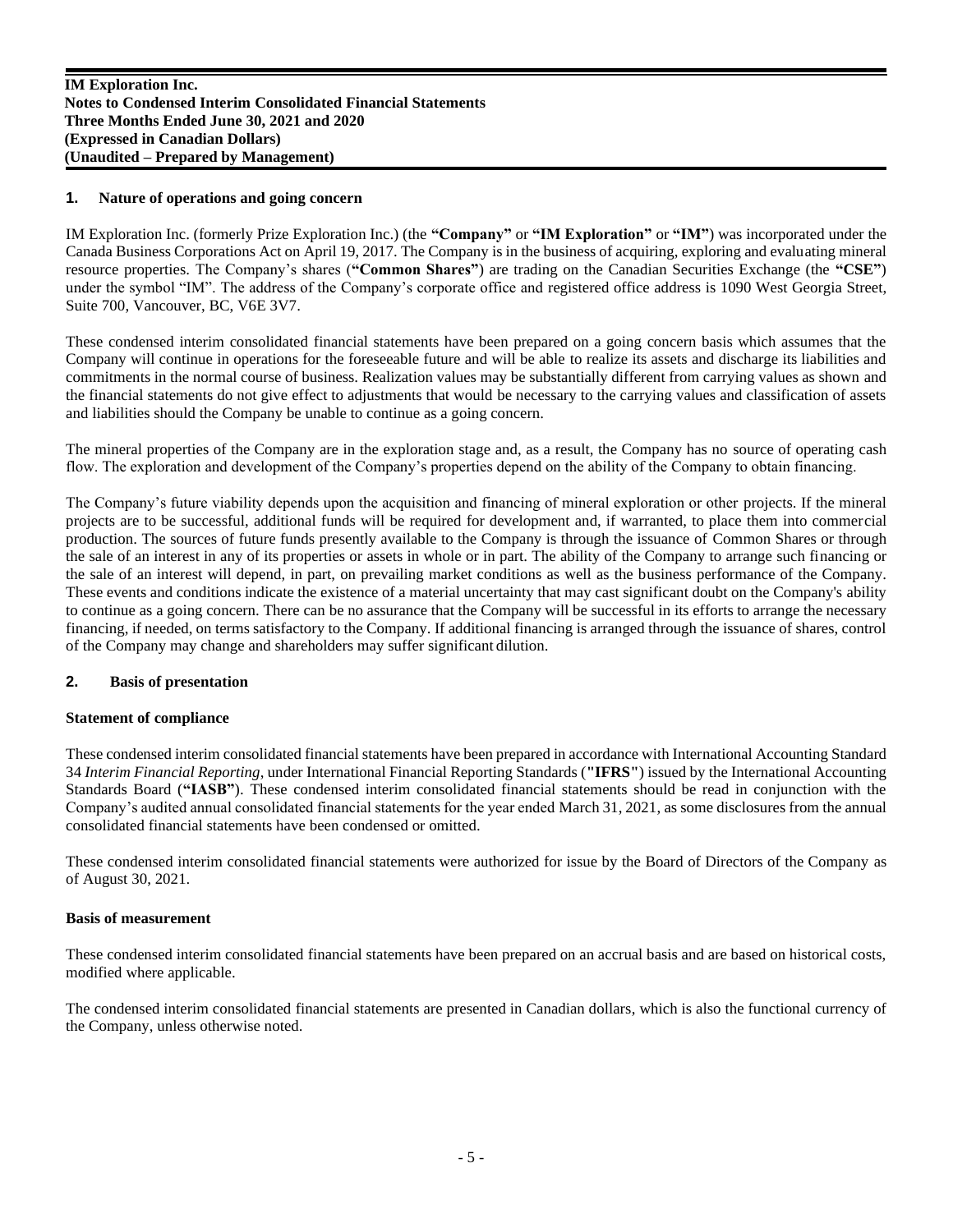# **2. Basis of presentation (continued)**

# **Principles of Consolidation**

These condensed interim consolidated financial statements include the accounts of the Company and its subsidiary as at June 30, 2021. Where the Company has the power, either directly or indirectly, to govern the financial and operating policies of another entity or business so as to obtain benefits from its activities, it is classified as a subsidiary. The consolidated financial statements present the results of the Company and its subsidiary as if they formed a single entity. All inter-company transactions and balances between the companies are therefore eliminated in full.

The Company acquired a subsidiary, Golden Oasis Exploration Inc. (**"GOE"**), on June 2, 2021. The Company purchased GOE (a private Nevada incorporated company) from American Consolidated Minerals Corp., a wholly-owned subsidiary of Starcore International Mines Ltd. (**"Starcore"**) for US\$100,000 (\$121,452). GOE holds the exploration permits (**"Plan of Operations"**) and a reclamation bond registered with the U.S. Bureau of Land Management (**"BLM"**) with respect to the Toiyabe Gold Project in Lander County, Nevada (the **"Toiyabe Property"**).

# **Significant accounting estimates and judgments**

The preparation of the Company's condensed interim consolidated financial statements in accordance with IFRS requires the Company to make estimates and judgments concerning the future. The Company's management reviews these estimates and underlying judgments on an ongoing basis, based on experience and other factors, including expectations of future events that are believed to be reasonable under the circumstances. Revisions to estimates are adjusted for prospectively in the period in which the estimates are revised.

Estimates and assumptions where there is significant risk of material adjustments to assets and liabilities in future accounting period include determining the fair value of measurements of financial instruments, and the recoverability and measurement of deferred tax assets

The significant areas requiring the use of management estimates include:

- the assessment of impairment on exploration and evaluation assets; and
- the recoverability and measurement of deferred income tax assets.

The significant judgments applying to these financial statements include:

- the assessment of the Company's ability to continue as a going concern and whether there are events or conditions that may give rise to significant uncertainty; and
- $\bullet$  the classification / allocation of expenditures as exploration and evaluation expenditures or operating expenses.
- the determination of the Company's functional currency based on the primary economic environment in which the entity operates in.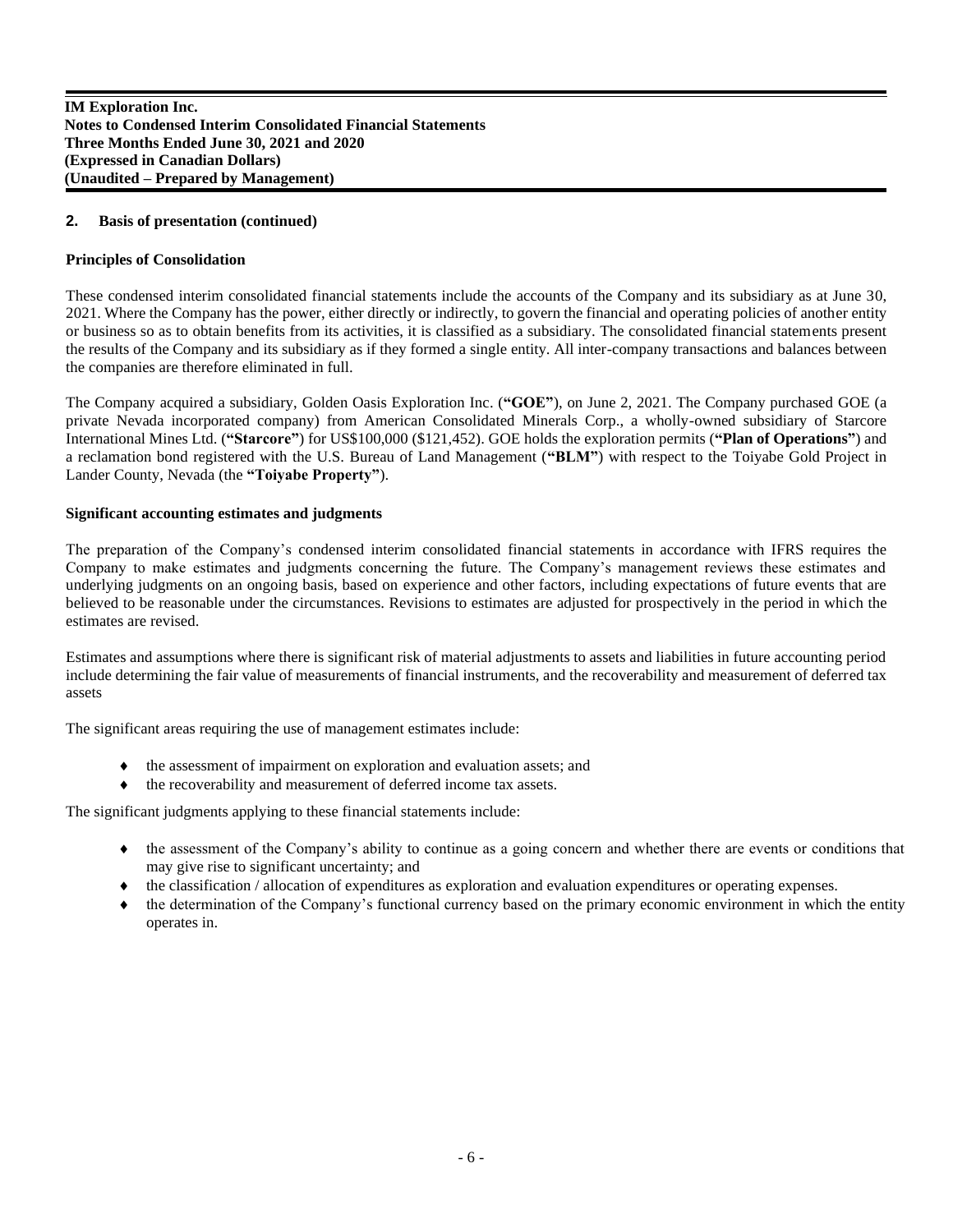#### **3. Significant accounting policies**

#### **Financial instruments**

The following is the Company's accounting policy for financial instruments under IFRS 9 Financial Instruments:

#### Classification

The Company classifies its financial instruments in the following categories: at fair value through profit and loss (**"FVTPL"**), at fair value through other comprehensive income (**"FVTOCI"**) or at amortized cost. The Company determines the classification of financial assets at initial recognition. The classification of debt instruments is driven by the Company's business model for managing the financial assets and their contractual cash flow characteristics. Equity instruments that are held for trading are classified as FVTPL. For other equity instruments, on the day of acquisition the Company can make an irrevocable election (on an instrumentby-instrument basis) to designate them as at FVTOCI. Financial liabilities are measured at amortized cost, unless they are required to be measured at FVTPL (such as instruments held for trading or derivatives) or if the Company has opted to measure them at FVTPL.

The Company's financial instruments consist of the following:

| Financial assets:      | Classification: |
|------------------------|-----------------|
| Cash                   | Amortized cost  |
| Receivables            | Amortized cost  |
|                        |                 |
| Financial liabilities: | Classification: |
| Accounts payable       | Amortized cost  |

#### **Measurement**

# *Financial assets and liabilities at amortized cost*

Financial assets and liabilities at amortized cost are initially recognized at fair value plus or minus transaction costs, respectively, and subsequently carried at amortized cost less any impairment.

# *Financial assets and liabilities at FVTPL*

Financial assets and liabilities carried at FVTPL are initially recorded at fair value and transaction costs are expensed in the statements of loss and comprehensive loss. Realized and unrealized gains and losses arising from changes in the fair value of the financial assets and liabilities held at FVTPL are included in the statements of loss and comprehensive loss in the period in which they arise.

# *Debt investments at FVTOCI*

These assets are subsequently measured at fair value. Interest income calculated using the effective interest method, foreign exchange gains and losses and impairment are recognized in profit or loss. Other net gains and losses are recognized in Other Comprehensive Income (**"OCI"**). On derecognition, gains and losses accumulated in OCI are reclassified to profit or loss.

#### *Equity investments at FVTOCI*

These assets are subsequently measured at fair value. Dividends are recognized as income in profit or loss unless the dividend clearly represents a recovery of part of the cost of the investment. Other net gains and losses are recognized in OCI and are never reclassified to profit or loss.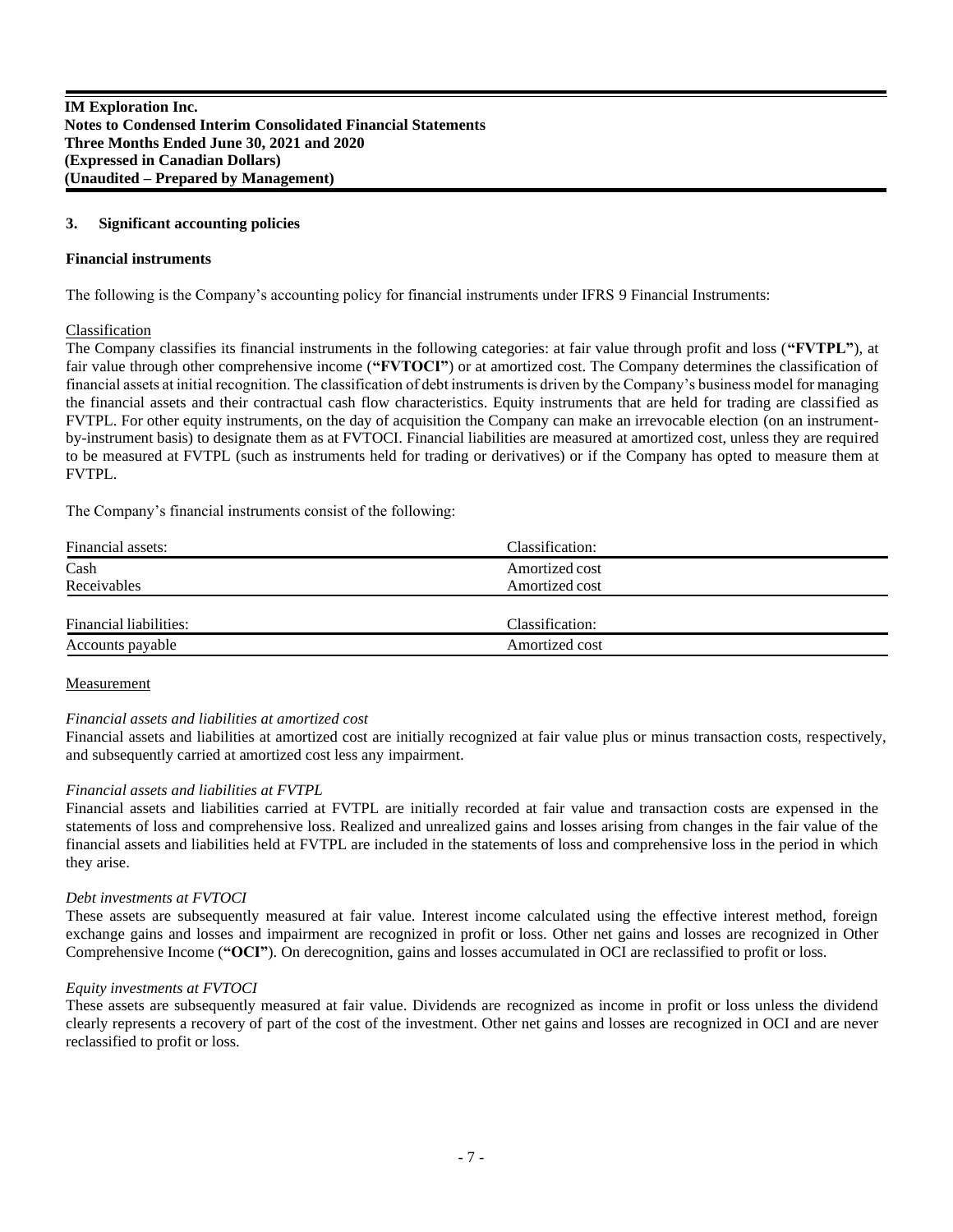#### **3. Significant accounting policies(continued)**

#### Impairment of financial assets at amortized cost

The Company recognizes a loss allowance for expected credit losses on financial assets that are measured at amortized cost. At each reporting date, the Company measures the loss allowance for the financial asset at an amount equal to the lifetime expected credit losses if the credit risk on the financial asset has increased significantly since initial recognition. If at the reporting date, the financial asset has not increased significantly since initial recognition, the Company measures the loss allowance for the financial asset at an amount equal to the twelve month expected credit losses. The Company shall recognize in the statements of loss and comprehensive loss, as an impairment gain or loss, the amount of expected credit losses (or reversal) that is required to adjust the lossallowance at the reporting date to the amount that is required to be recognized.

#### **Derecognition**

#### *Financial assets*

The Company derecognizes financial assets only when the contractual rights to cash flows from the financial assets expire, or when it transfers the financial assets and substantially all of the associated risks and rewards of ownership to another entity.

#### *Financial liabilities*

The Company derecognizes a financial liability when its contractual obligations are discharged, cancelled, or expire. The Company also derecognizes a financial liability when the terms of the liability are modified such that the terms and / or cash flows of the modified instrument are substantially different, in which case a new financial liability based on the modified terms is recognized at fair value.

Gains and losses on derecognition are generally recognized in profit or loss.

#### **Exploration and evaluation assets**

Costs incurred before the Company has obtained the legal rights to explore an area are expensed as incurred.

Exploration and evaluation expenditures include the costs of acquiring licenses and costs associated with exploration and evaluation activity. Option payments are capitalized.

Property option agreements are exercisable entirely at the option of the optionee. Therefore, option payments (or recoveries) are recorded when payment is made (or received) and are not accrued.

Exploration and evaluation expenditures are capitalized. The Company capitalizes costs to specific blocks of claims or areas of geological interest. Government tax credits received are recorded as a reduction to the cumulative costs incurred and capitalized on the related property.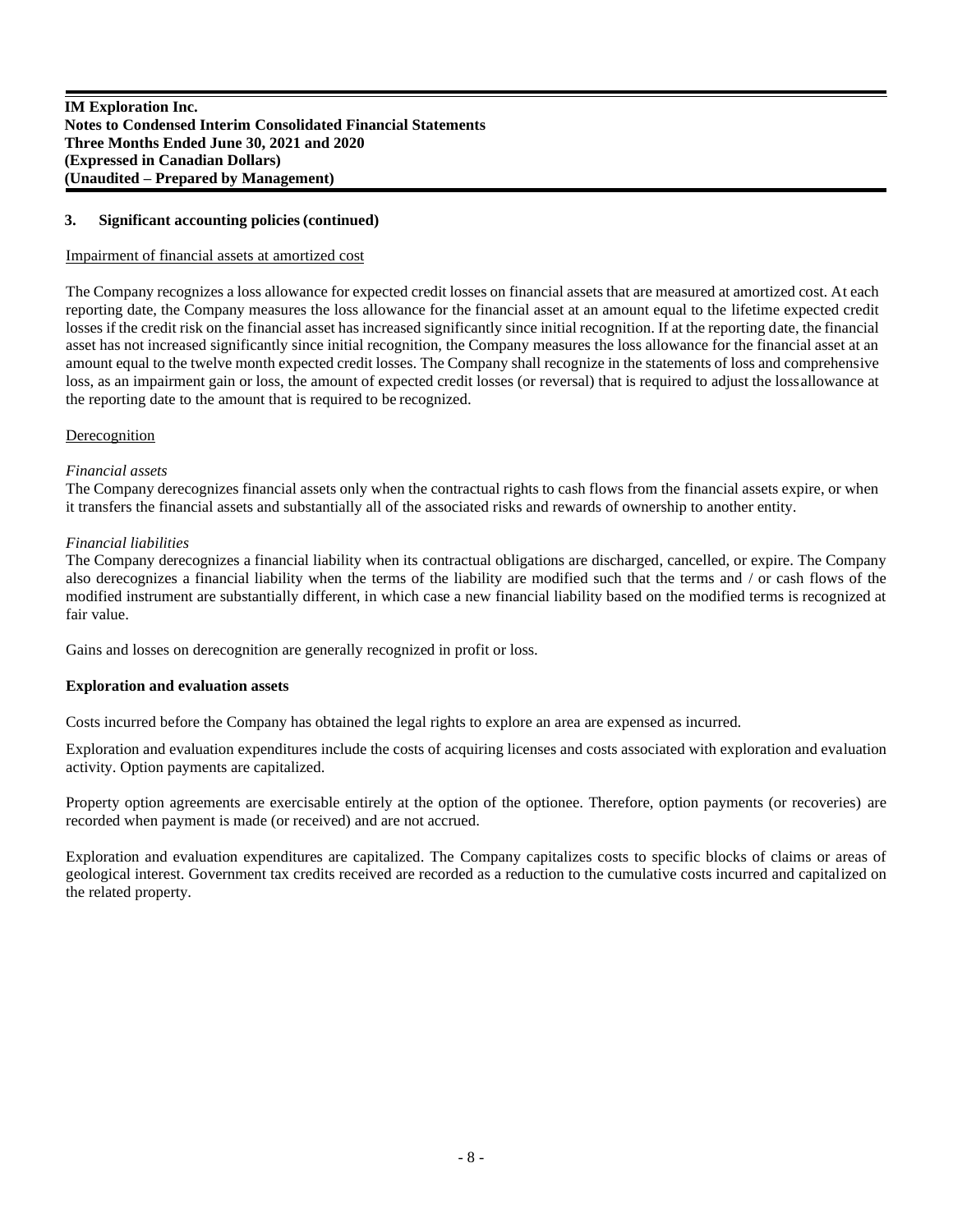# **3. Significant accounting policies(continued)**

# **Exploration and evaluation assets**

Exploration and evaluation assets are tested for impairment if facts or circumstances indicate that impairment exists. Examples of such facts and circumstances are as follows:

- the period for which the Company has the right to explore in the specific area has expired during the period or will expire in the near future, and is not expected to be renewed;
- substantive expenditure on further exploration for and evaluation of mineral resources in the specific area is neither budgeted nor planned;
- exploration for and evaluation of mineral resources in the specific area have not led to the discovery of commercially viable quantities of mineral resources and the entity has decided to discontinue such activities in the specific area; and
- sufficient data exist to indicate that, although a development in the specific area is likely to proceed, the carrying amount of the exploration and evaluation asset is unlikely to be recovered in full from successful development or by sale.

After technical feasibility and commercial viability of extracting a mineral resource are demonstrable, the Company stops capitalizing expenditures for the applicable block of claims or geological area of interest and tests the asset for impairment. The capitalized balance, net of any impairment recognized, is then reclassified to either tangible or intangible mine development assets according to the nature of the asset.

# **Restoration and environmental obligations**

The Company recognizes liabilities for statutory, contractual, constructive or legal obligations associated with the retirement of longterm assets, when those obligations result from the acquisition, construction, development or normal operation of the assets. The net present value of future restoration cost estimates arising from the decommissioning of plant and other site preparation work is capitalized to the related asset along with a corresponding increase in the restoration provision in the period incurred. Discount rates using a pre-tax rate that reflect the time value of money are used to calculate the net present value.

The Company's estimates of restoration costs could change as a result of changes in regulatory requirements, discount rates and assumptions regarding the amount and timing of the future expenditures. These changes are recorded directly to the related asset with a corresponding entry to the restoration provision. The Company's estimates are reviewed annually for changes in regulatory requirements, discount rates, effects of inflation and changes in estimates.

Changes in the net present value, excluding changes in the Company's estimates of restoration costs, are charged to the statement of comprehensive loss for the period.

The net present value of restoration costs arising from subsequent site damage that is incurred on an ongoing basis during production are charged to the statement of comprehensive loss in the period incurred.

The costs of restoration projects that were included in the provision are recorded against the provision as incurred. The costs to prevent and control environmental impacts at specific properties are capitalized in accordance with the Company's accounting policy for exploration and evaluation assets.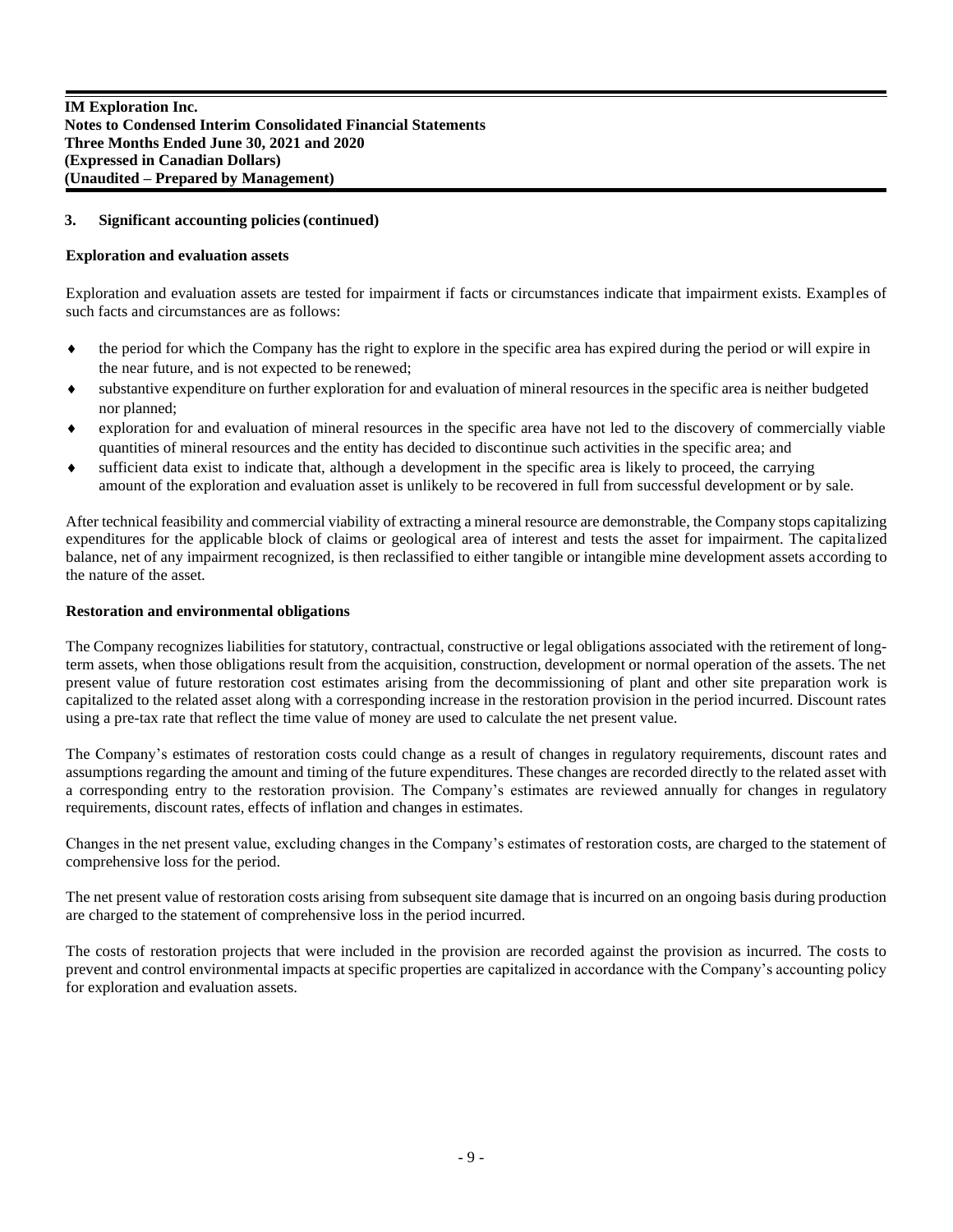# **3. Significant accounting policies(continued)**

#### **Impairment of assets**

The carrying amount of the Company's assets (which include exploration and evaluation assets) is reviewed at each reporting date to determine whether there is any indication of impairment. If such indication exists, the recoverable amount of the asset is estimated in order to determine the extent of the impairment loss. An impairment loss is recognized whenever the carrying amount of an asset or its cash generating unit exceeds its recoverable amount. Impairment losses are recognized in the statement of comprehensive loss.

The recoverable amount of assets is the greater of an asset's fair value less cost to sell and value in use. In assessing value in use, the estimated future cash flows are discounted to their present value using a pre-tax discount rate that reflects the current market assessments of the time value of money and the risks specific to the asset. For an asset that does not generate cash inflows largely independent of those from other assets, the recoverable amount is determined for the cash-generating unit to which the asset belongs.

An impairment loss is only reversed if there is an indication that the impairment loss may no longer exist and there has been a change in the estimates used to determine the recoverable amount. Any reversal of impairment cannot increase the carrying value of the asset to an amount higher than the carrying amount that would have been determined had no impairment loss been recognized in previous years.

Assets that have an indefinite useful life are not subject to amortization and are tested annually for impairment.

#### **Loss per share**

Basic loss per share is calculated by dividing the loss attributable to common shareholders by the weighted average number of Common Shares outstanding in the period. For all periods presented, the loss attributable to common shareholders equals the reported loss attributable to owners of the Company. Diluted loss per share is calculated by the treasury stock method. Under the treasury stock method, the weighted average number of Common Shares outstanding for the calculation of diluted loss per share assumes that the proceeds to be received on the exercise of dilutive share options and warrants are used to repurchase Common Shares at the average market price during the period.

#### **Income taxes**

# Current income tax:

Current income tax assets and liabilities for the current period are measured at the amount expected to be recovered from or paid to the taxation authorities. The tax rates and tax laws used to compute the amount are those that are enacted or substantively enacted, at the reporting date, in the countries where the Company operates and generates taxable income.

Current income tax relating to items recognized directly in other comprehensive income or equity is recognized in other comprehensive income or equity and not in profit or loss. Management periodically evaluates positions taken in the tax returns with respect to situations in which applicable tax regulations are subject to interpretation and establishes provisions where appropriate.

#### Deferred income tax:

Deferred income tax is recognized, using the asset and liability method, on temporary differences at the reporting date arising between the tax bases of assets and liabilities and their carrying amounts for financial reporting purposes.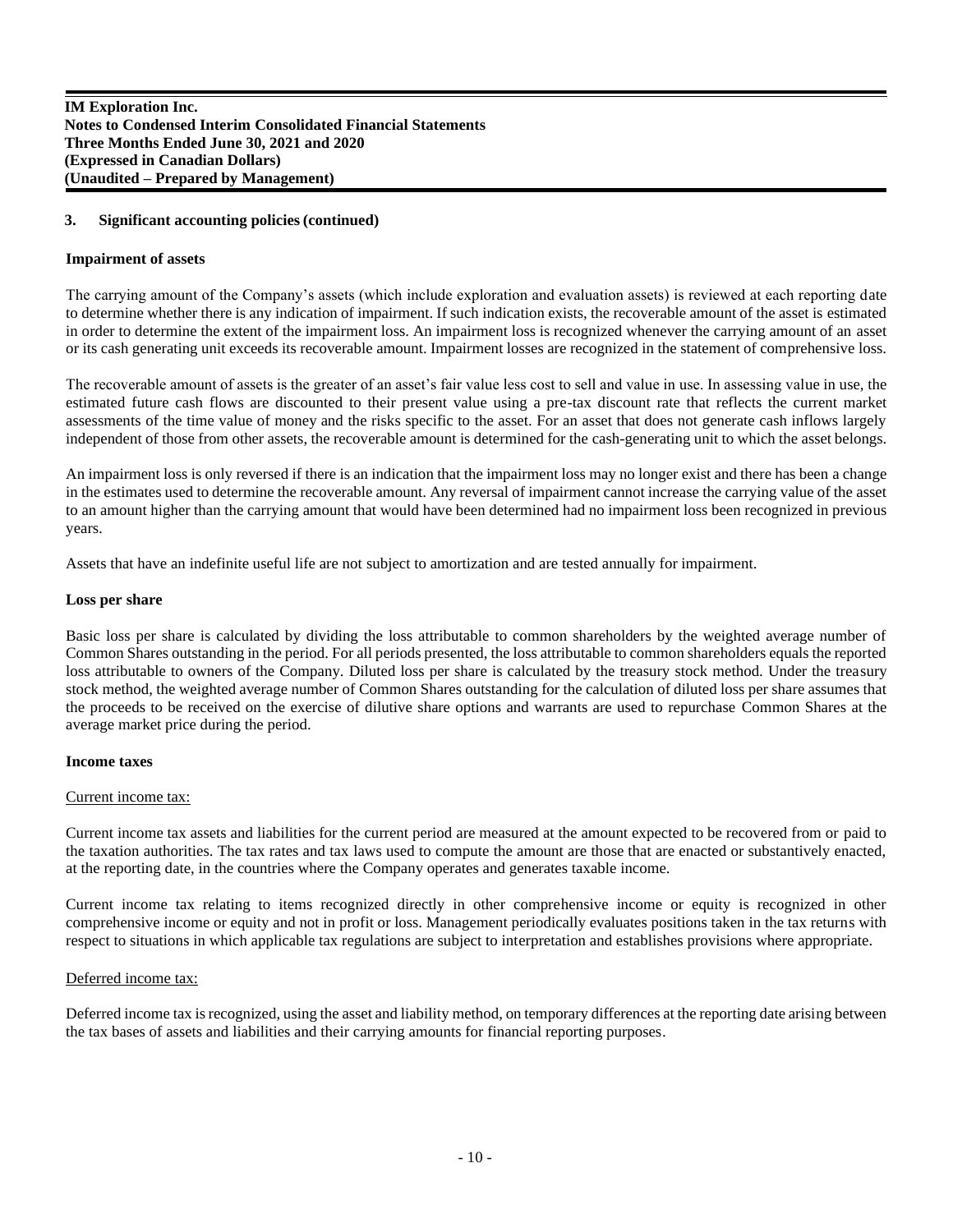#### **3. Significant accounting policies(continued)**

#### **Income taxes (continued)**

The carrying amount of deferred income tax assets is reviewed at the end of each reporting period and recognized only to the extent that it is probable that sufficient taxable profit will be available to allow all or part of the deferred income tax asset to be utilized.

Deferred income tax assets and liabilities are measured at the tax rates that are expected to apply to the year when the asset is realized or the liability is settled, based on tax rates (and tax laws) that have been enacted or substantively enacted by the end of the reporting period.

Deferred income tax assets and deferred income tax liabilities are offset, if a legally enforceable right exists to set off current tax assets against current income tax liabilities and the deferred income taxes relate to the same taxable entity and the same taxation authority.

#### **Adoption of new accounting standards.**

During the year, the Company adopted a number of new IFRS standards, interpretations, amendments and improvements to existing standards. These included IAS 8, IAS 28, IFRS 3, and IFRS 10. These new standards and changes did not have any material impact on the Company's financial statements.

#### **New standards not yet adopted and interpretations issued but not yet effective**

IAS 1 – Presentation of Financial Statements (**"IAS 1"**) was amended in January 2020 to provide a more general approach to the classification of liabilities under IAS 1 based on the contractual arrangements in place at the reporting date. The amendments clarify that the classification of liabilities as current or noncurrent is based solely on a company's right to defer settlement at the reporting date. The right needs to be unconditional and must have substance. The amendments also clarify that the transfer of a company's own equity instruments is regarded as settlement of a liability, unless it results from the exercise of a conversion option meeting the definition of an equity instrument. The amendments are effective for annual periods beginning on January 1, 2023.

#### **4. Capital risk management**

The Company's policy is to maintain a strong capital base so as to maintain investor and creditor confidence, safeguard the Company's ability to support the exploration and development of its exploration and evaluation assets and to sustain future development of the business. The capital structure of the Company consists of equity and debt obligations, net of cash.

The Company's objective in managing capital is to maintain adequate levels of funding to safeguard the Company's ability to continue as a going concern in order to pursue the exploration and development of its mineral property interests and to maintain a flexible capital structure which will optimize the costs of capital at an acceptable risk. The Company plans to manage its capital structure in a manner that provides sufficient funding for operational activities through funds primarily secured through equity capital obtained in private placements. There can be no assurances that the Company will be able to continue raising capital in this manner.

Although the Company has been successful at raising funds in the past through the issuance of share capital, it is uncertain whether it will be able to continue this form of financing due to the current difficult conditions for junior mineral exploration companies. The Company makes adjustments to its management of capital in the light of changes in economic conditions and the risk characteristics of its assets, seeking to limit shareholder dilution and optimize itscosts of capital while maintaining an acceptable level of risk. There are no restrictions on the Company's capital and there were no changes in the Company's approach to capital management during the year.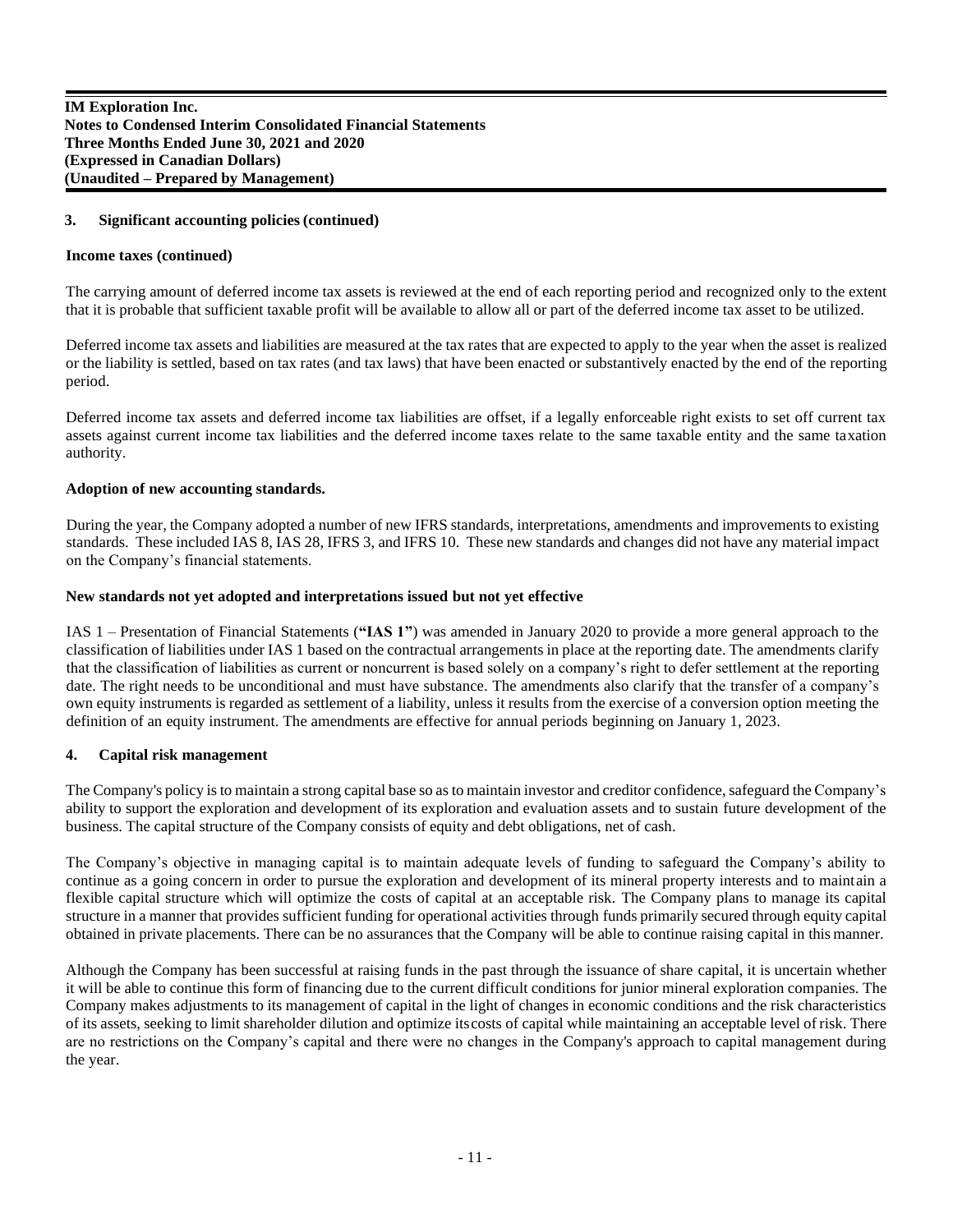#### **5. Financial instruments and risk management**

#### Fair value

Fair value is the amount at which a financial instrument could be exchanged between willing parties based on current markets for instruments with the same risk, principal and remaining maturity. Fair value estimates are based on present value and other valuation techniques using rates that reflect those that the Company could currently obtain, on the market, for financial instruments with similar terms, conditions and maturities.

The Company classifies the fair value of the financial instruments according to the following hierarchy based on the observable inputs used to value the instrument:

- $\bullet$  Level 1 Unadjusted quoted prices in active markets that are accessible at the measurement date for identical, unrestricted assets or liabilities.
- $\bullet$  Level 2 Inputs other than quoted prices included in Level 1 that are observable, either directly (i.e., as prices) or indirectly (i.e., derived from prices).
- Level 3 Prices or valuation techniques that require inputs that are both significant to the fair value measurement and unobservable (i.e., supported by little or no market activity).

The Company determined that the carrying values of its short-term financial assets and liabilities approximate the corresponding fair values because of the relatively short periods to maturity of these instruments and the low credit risk.

#### Credit risk

Credit risk is the risk that one party to a financial instrument will fail to discharge an obligation and cause the other party to incur financial loss. The Company's primary exposure to credit risk is on its cash and other receivable. Cash is held with the same financial institution giving rise to a concentration of credit risk. This risk is managed by using a major Canadian bank that is high credit quality financial institution as determined by rating agencies.

#### Foreign exchange risk

Foreign currency risk is the risk that the fair values of future cash flows of a financial instrument will fluctuate because they are denominated in currencies that differ from the respective functional currency. The Company's current exposure to foreign exchange risk consists of fluctuations in the Canadian Dollar / U.S. Dollar exchange rate, with expenses at the Toiyabe Property being paid in U.S. Dollars and the Company's operating currency being in Canadian Dollars.

#### Interest rate risk

Interest rate risk is the risk that the fair value of future cash flows of a financial instrument will fluctuate because of changes in market interest rates. The Company is not exposed to significant interest rate risk.

#### Liquidity risk

Liquidity risk is the risk that the Company will not be able to meet its financial obligations as they fall due. The Company has a planning and budgeting process in place to help determine the funds required to support the Company's normal operating requirements on an ongoing basis. Liquidity risk is considered high.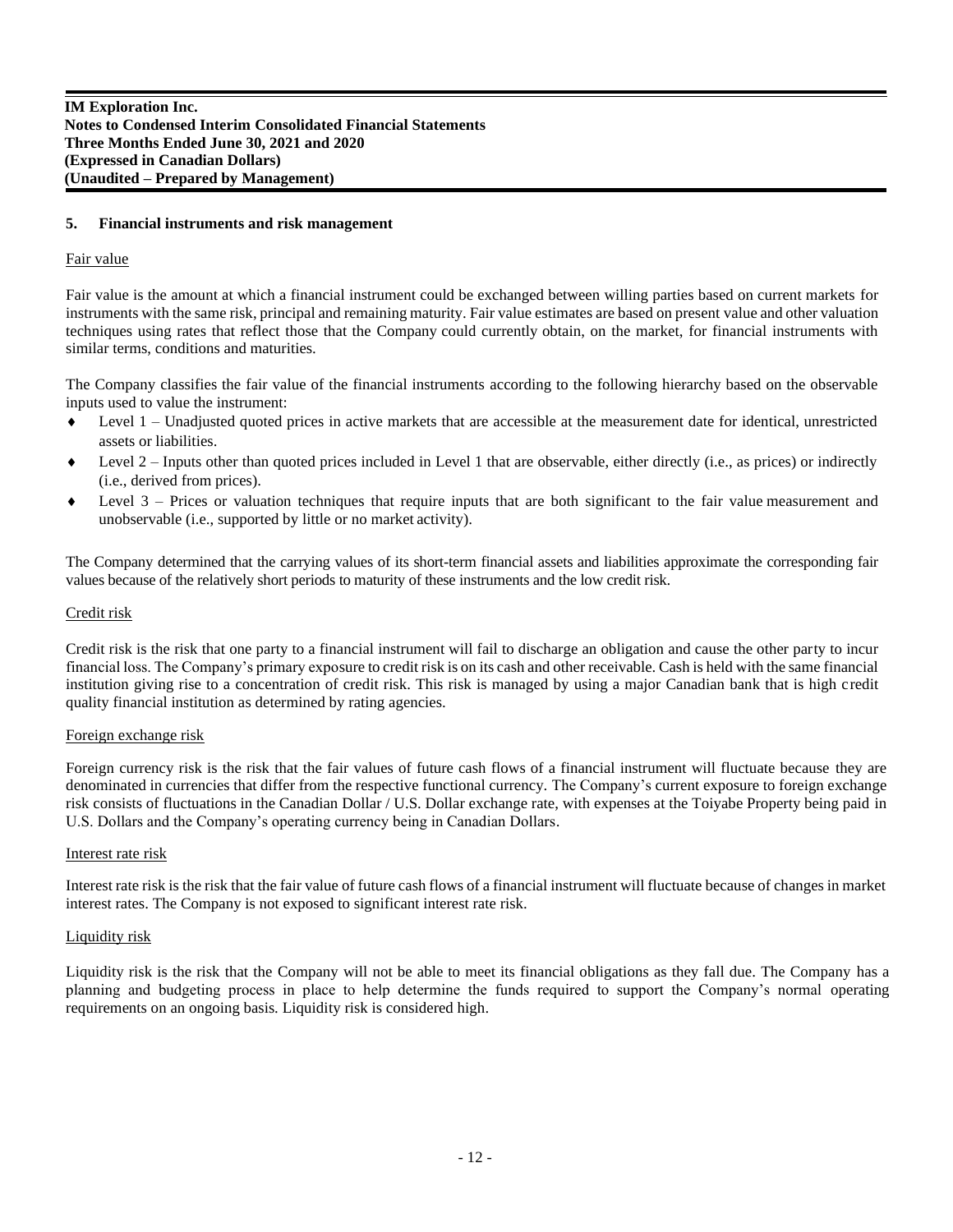#### **6. Acquisition of Golden Oasis Exploration**

On June 2, 2021, the Company completed the acquisition of GOE (a private Nevada incorporated company) from American Consolidated Minerals Corp., a wholly-owned subsidiary of Starcore, by paying \$121,453 (US\$100,000) in cash. GOE holds the Plan of Operations and a reclamation bond registered with the BLM with respect to the Toiyabe Property.

The transaction does not constitute a business combination, as GOE does not meet the definition of a business under IFRS 3 – Business Combinations. As a result, the acquisition of GOE has been accounted for as an asset acquisition, whereby all of the assets acquired, and liabilities assumed are recorded at fair value. Upon closing of the transaction, GOE became a wholly-owned subsidiary of the Company. The net assets acquired pursuant to the acquisition are as follows:

| Net assets acquired                        |               |
|--------------------------------------------|---------------|
| Cash                                       | \$<br>391     |
| Reclamation deposit                        | 159,628       |
| Negative goodwill                          | (38, 566)     |
|                                            | \$<br>121,453 |
|                                            |               |
| <b>Total Purchase Price Consideration:</b> |               |
| Cash                                       | \$<br>121,453 |
|                                            |               |

# **7. Prepaid expenses**

|                               |    | <b>June 30,</b><br>2021 |   | March 31,<br>2020 |
|-------------------------------|----|-------------------------|---|-------------------|
|                               |    |                         |   |                   |
| Prepaid expenses              | ۰Ρ | 7,587                   | Φ | 7,031             |
| Deposits                      |    | 1.264                   |   | 12,882            |
| <b>Total prepaid expenses</b> |    | 8,851                   |   | 19,913            |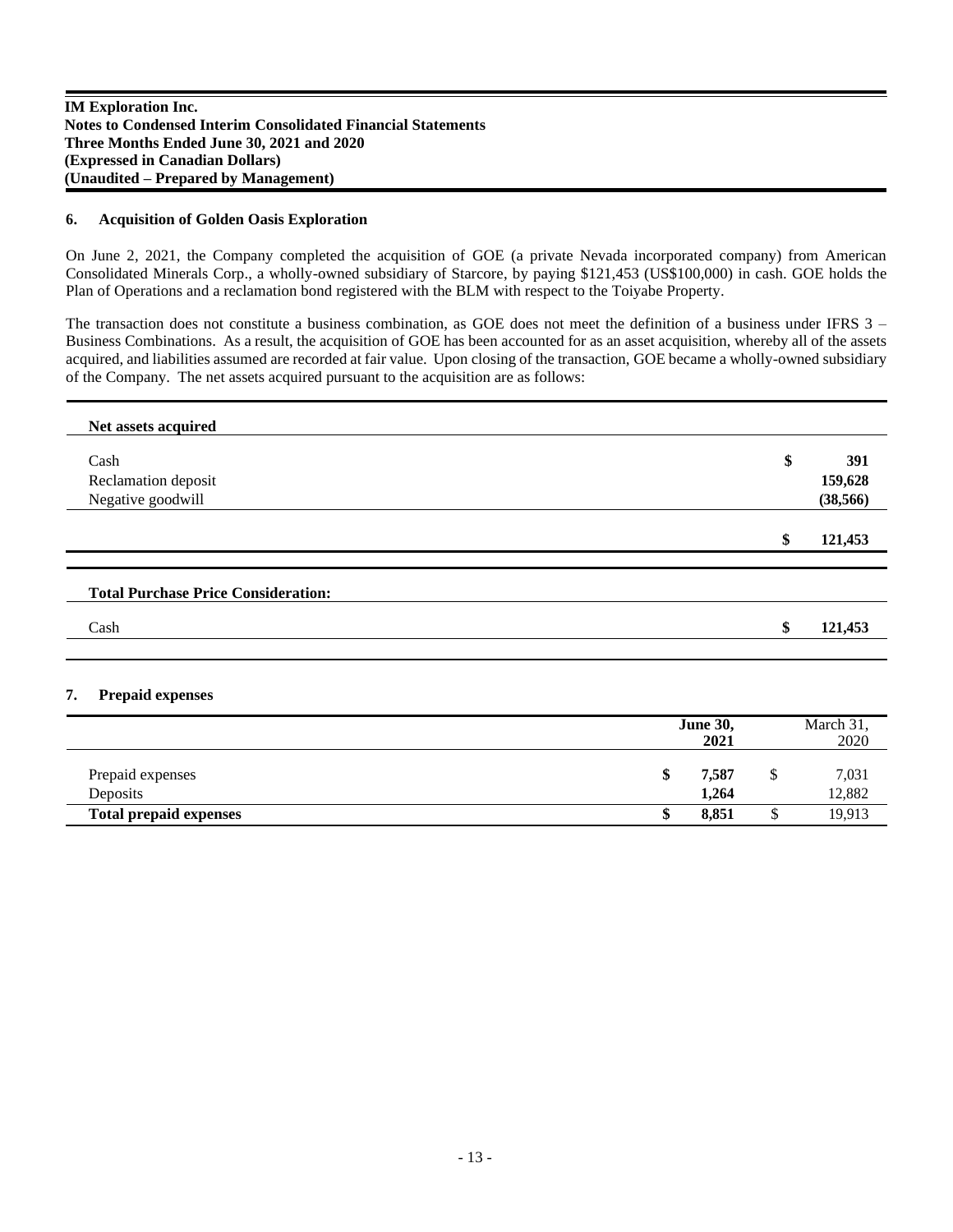#### **8. Exploration and evaluation assets**

#### **Mulloy Property, Ontario**

On November 30, 2017, the Company entered into an option agreement to earn a 90% interest in the Mulloy Property situated in the Rowlandson Township, Porcupine Division in Ontario (the **"Mulloy Property"**) in exchange for \$15,000 (paid) and 300,000 Common Shares of the Company with a fair value of \$30,000 which were issued upon the Company's initial public offering (see note 10).

Pursuant to the option agreement, the Company is required to make the aforementioned payments and complete a feasibility study to earn a 90% ownership interest free and clear of any encumbrances.

A 2.0% net smelter returns royalty (**"NSR"**) from all production by the Company at the property will be payable in cash or in kind. The Company can purchase 1.0% of the NSR for \$1,000,000 in cash.

# **Toiyabe Property, Nevada**

On April 21, 2021, the Company entered into a binding agreement with Starcore (the **"Assignment Agreement"**), which set forth the terms for the assignment of Starcore's option to acquire a 100% interest in the Toiyabe Property from Minquest Ltd. (**"Minquest"**) to the Company.

Starcore assigned all of its rights and obligations under its option agreement with Minquest to the Company. Following the assignment, the Company has the right to acquire a 100% ownership position in the Toiyabe Property, subject to a 3.0% NSR to be retained by Minquest, half of which (1.5%) can be bought back by the Company for US\$2,000,000 per 1.0%.

As consideration for the assignment of Starcore's option to acquire the project, the Company made cash and share payments to Starcore in the following amounts:

- US\$150,000 (\$188,505) in cash to be paid upon closing of the transaction (paid);
- 4,100,000 Common Shares in the capital of the Company to be issued upon closing of the transaction (issued and valued at \$984,000). The Common Shares issued to Starcore will be subject to a contractual escrow period of 12 months following the date of issuance, with 25% being released every three months, with the first release occurring no later than three months after the closing of the transaction.

Following closing of the transaction and payments as described above, the Company will have the option to exercise its right to earn a 100% ownership position in the property by making the following cash payments to Minquest (for an aggregate total of US\$760,000):

- US\$100,000 (\$121,800) on May 31, 2021 (paid);
- US\$120,000 on October 15, 2021;
- US\$140,000 on October 15, 2022;
- US\$400,000 on October 15, 2023.

As of June 30, 2021, the Company held a reclamation bond for the Toiyabe Property with the BLM in the amount of US\$131,432 (\$162,580).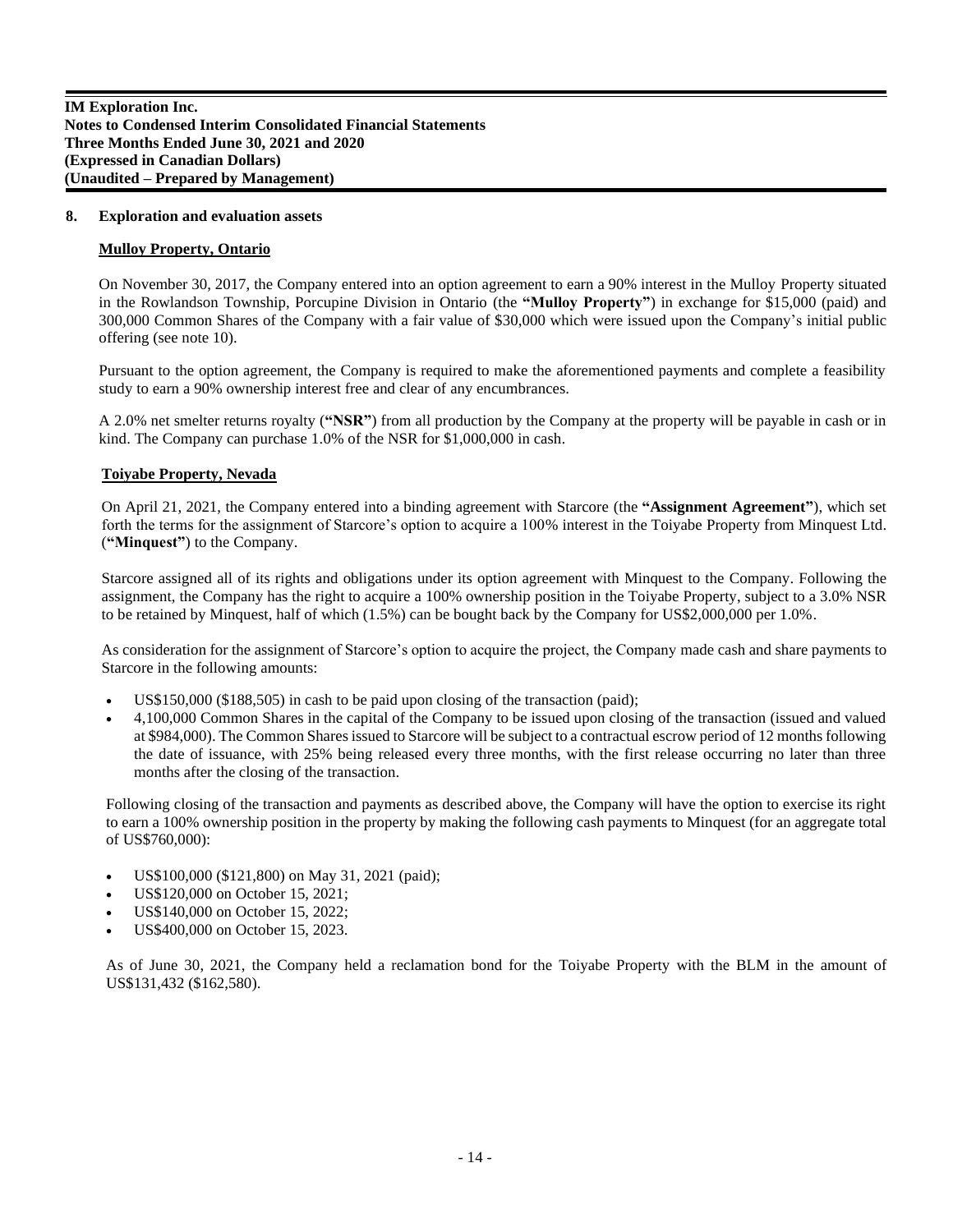# **8. Exploration and evaluation assets (continued)**

The Company's exploration and evaluation assets consist of the following:

|                               | <b>Mulloy Property</b> | <b>Toiyabe Property</b> | <b>Total</b>  |
|-------------------------------|------------------------|-------------------------|---------------|
| <b>Acquisition costs</b>      |                        | \$                      | <sup>\$</sup> |
| Balance, March 31, 2020       | 45,000                 |                         | 45,000        |
| Cash                          |                        |                         |               |
| Issuance of shares            |                        |                         |               |
| Balance, March 31, 2021       | 45,000                 |                         | 45,000        |
| Cash                          |                        | 310,305                 | 310,305       |
| Issuance of shares            |                        | 984,000                 | 984,000       |
| Other                         |                        | 37,082                  | 37,082        |
| <b>Balance, June 30, 2021</b> | 45,000                 | 1,331,387               | 1,376,387     |
| <b>Exploration costs</b>      |                        |                         |               |
| Balance, March 31, 2020       | 24,250                 |                         | 24,250        |
| Geological consulting         | 7,425                  |                         | 7,425         |
| <b>Staking</b>                | 4,602                  |                         | 4,602         |
| Balance, March 31, 2021       | 36,277                 |                         | 36,277        |
| Geological consulting         |                        | 10,551                  | 10,551        |
| Field expenses                |                        | 11,829                  | 11,829        |
| Meals and lodging             |                        | 3,662                   | 3,662         |
| <b>Balance, June 30, 2021</b> | 36,277                 | 26,042                  | 62,319        |
|                               |                        |                         |               |
| Total balance, March 31, 2021 | 81,277                 |                         | 81,277        |
| Total balance, June 30, 2021  | 81,277                 | 1,357,429               | 1,438,706     |

# **9. Accounts payable and accrued liabilities**

|                                                | <b>June 30,</b><br>2021 | March 31,<br>2021 |
|------------------------------------------------|-------------------------|-------------------|
| Accounts payable                               | 36,525                  | 6.454             |
| Accrued liabilities                            | 10.625                  | 22,570            |
| Total accounts payable and accrued liabilities | 47.150                  | 29,024            |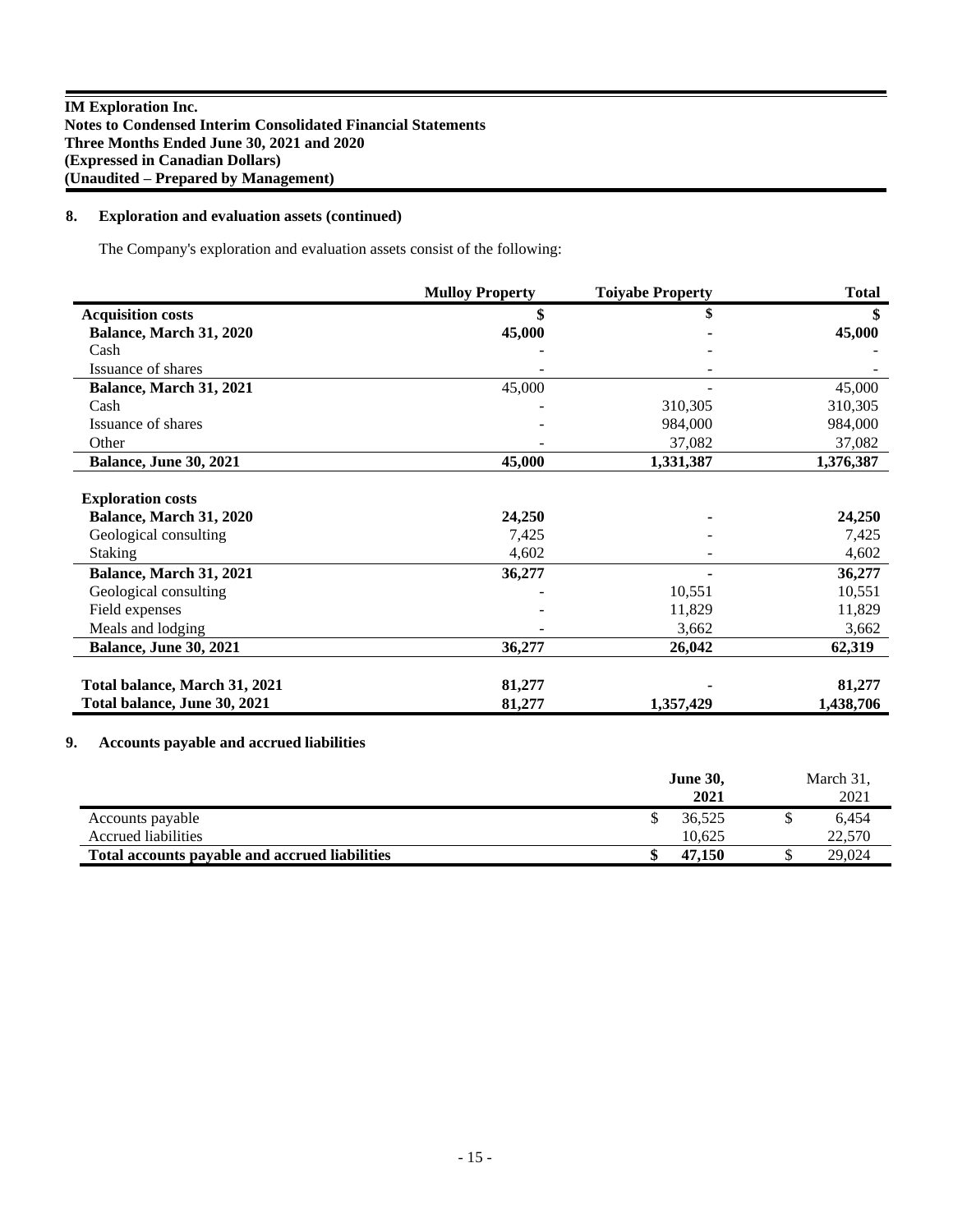#### **10. Share capital**

a) Authorized share capital

Authorized share capital consists of an unlimited number of Common Shares without par value.

#### b) Common Shares issued

*For the year ended March 31, 2021* 

- (i) On May 29, 2019, the Company completed an initial public offering (the **"Offering"**) with issuance of 3,000,000 common shares at \$0.10 per common share for gross proceeds of \$300,000. The Company paid commission fees of \$30,000, corporate finance fees of \$12,500, and legal and other fees of \$42,616 and issued 100,000 agent's warrants and 300,000 compensation warrants. Each warrant entitles the holder to acquire one Common Share at a price of \$0.10 for 24 months from the date of closing of the Offering. These warrants were assessed a value of \$21,000 using the Black-Scholes Option Pricing model. The weighted average assumptions used in the valuation are as follows: risk free rate - 1.53%; expected life - 2 years; expected volatility - 100%; and weighted average share price - \$0.10.
- (ii) On August 24, 2020, the Company completed a non-brokered private placement with the issuance of 6,200,000 Common Shares, at a price of \$0.05 per common share, for gross proceeds of \$310,000. In connection with the private placement, the Company paid legal fees totaling \$6,032.
- (iii) On March 16, 2021, certain warrant holders exercised 13,000 warrants, each entitling the holder to receive one Common Share of the Company, at an exercise price of \$0.10, representing proceeds of \$1,300.
- (iv) On March 26, 2021, the Company completed a non-brokered private placement by issuing 5,158,333 units at a price of \$0.15 per unit, for gross proceeds of \$773,750.

Each unit comprised of one Common Share and one Common Share purchase warrant, with each warrant entitling the holder to purchase one additional Common Share for 36 months from the closing date of the private placement, at an exercise price of \$0.25 per Common Share. The Company can accelerate the expiry of the warrants if the closing price of the Common Share on the CSE exceeds \$0.50 for 10 consecutive trading days at any time following the date of issuance. The warrants will expire on the date which is 30 business days following the date a press release is issued by the Company announcing the accelerated warrant term. No value has been allocated to the warrants issued.

*For the months ended June 30, 2021* 

- (i) On April 21, 2021, the Company issued 4,100,000 Common Shares valued at \$984,000 as consideration to Starcore, as per the terms of the Assignment Agreement related to the option to acquire a 100% ownership interest in the Toiyabe Property from Minquest.
- (ii) On May 12, 2021, certain warrant holders exercised 347,000 warrants, each entitling the holder to receive one Common Share of the Company, at an exercise price of \$0.10, representing proceeds of \$34,700, and accordingly, the Company reallocated \$18,218 of reserves to share capital.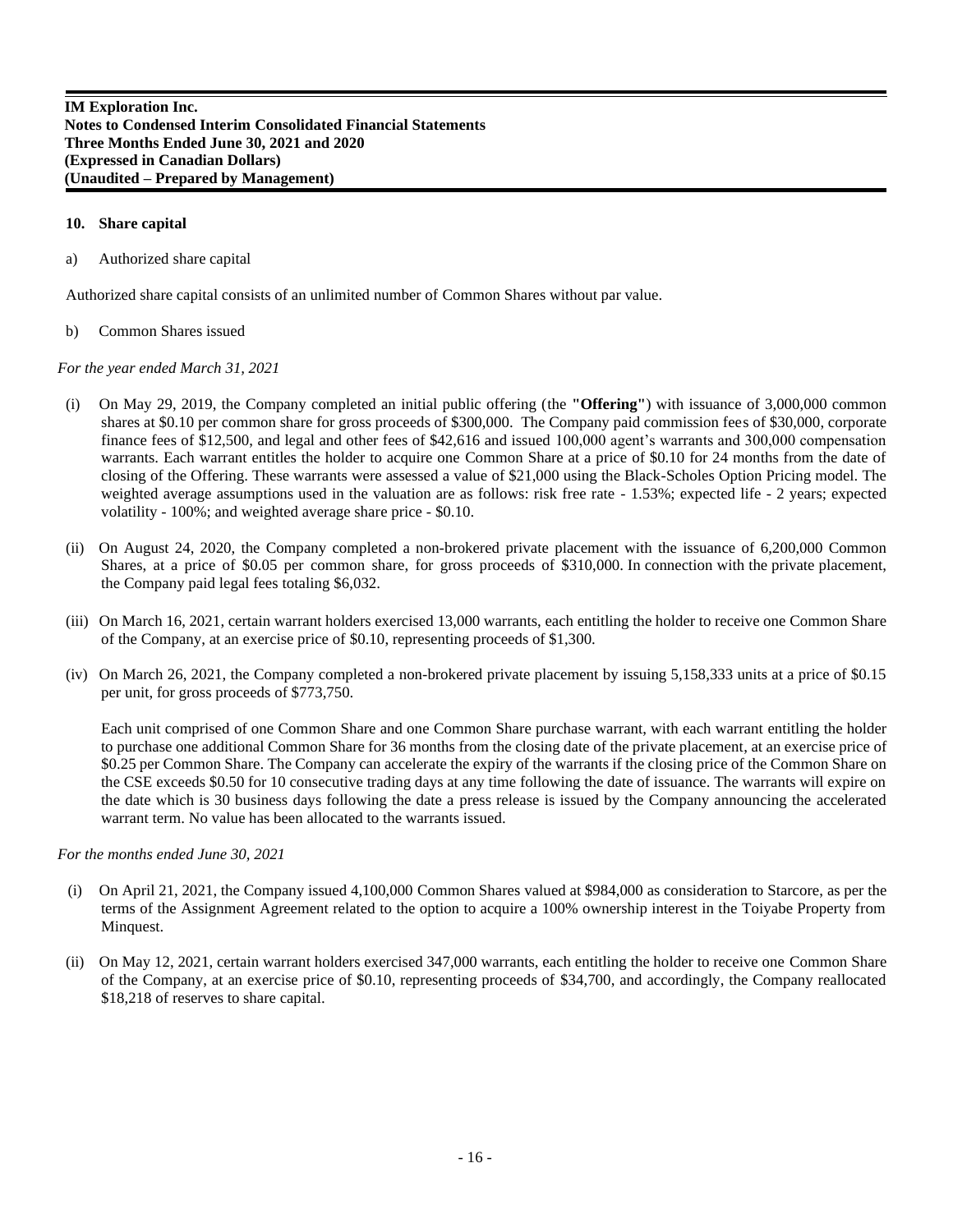#### **10. Share capital (continued)**

#### c) Share purchase warrants

Upon exercise, each warrant allows the holder to purchase one Common Share of the Company. The changes in warrants outstanding are as follows:

|                                       | Number of<br>warrants | Weighted average<br>exercise price |
|---------------------------------------|-----------------------|------------------------------------|
| Balance, March 31, 2020               | 400,000               | 0.10<br>\$                         |
| Issued pursuant to private placements | 5,158,333             | 0.25                               |
| Exercised                             | (13,000)              | 0.10                               |
| Balance, March 31, 2021               | 5,545,333             | 0.24                               |
| Exercised                             | (347,000)             | 0.10                               |
| Expired                               | (40,000)              | 0.10                               |
| <b>Balance, June 30, 2021</b>         | 5,158,333             | 0.25<br>S                          |

Details of warrants outstanding as at June 30, 2021 are as follows:

| <b>Number of warrants</b><br><b>Outstanding</b> | <b>Exercise price</b> | Weighted average<br>contractual life |
|-------------------------------------------------|-----------------------|--------------------------------------|
| 5.158.333                                       | \$0.25                | 2.74 years                           |

#### d) Stock options

The Company has adopted an incentive stock option plan, which provides that the Board of Directors of the Company may from time to time, in its discretion, and in accordance with CSE requirements, grant to directors, officers, employees and technical consultants to the Company, non-transferable stock options to purchase Common Shares, provided that the number of Common Shares reserved for issuance will not exceed 10% of the Company's issued and outstanding Common Shares. Options may be exercised no later than 30 days following cessation of the optionee's position with the Company, unless the Company determines otherwise. For all options already outstanding as at March 31, 2020, this post-cessation exercise period duration was set at 90 days.

The changes in options are as follows:

|                                              | Number of<br>options | Weighted average<br>exercise price |
|----------------------------------------------|----------------------|------------------------------------|
| Options outstanding, March 31, 2020 and 2021 | 850,000              | 0.10                               |
| Granted                                      | 1,300,000            | 0.20                               |
| Options outstanding, June 30, 2021           | 2,150,000            | 0.16                               |
| Options exercisable, June 30, 2021           | 1,050,000            | 0.16                               |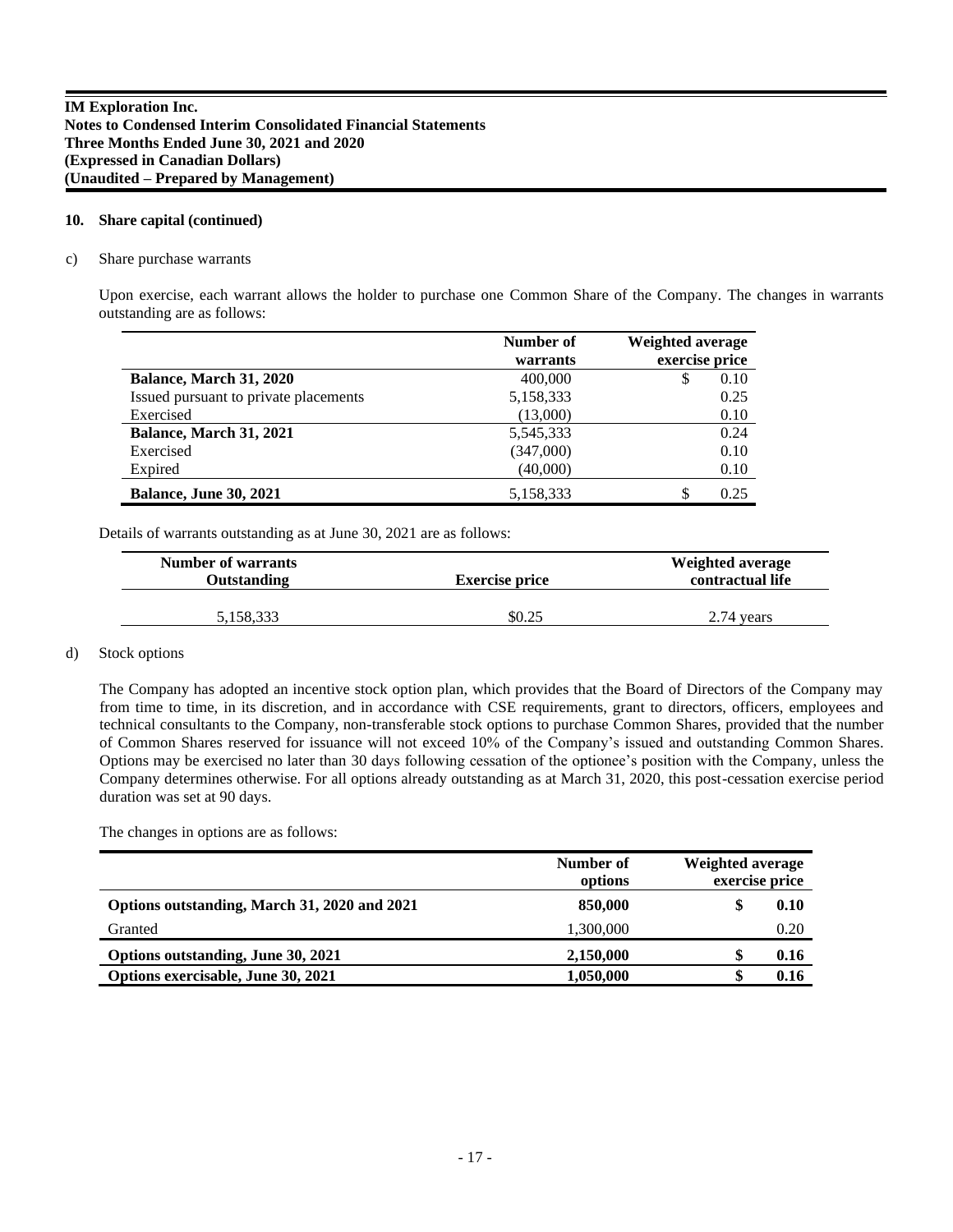#### **10. Share capital (continued)**

#### **d) Stock options (continued)**

Details of options outstanding as at June 30, 2021 are as follows:

|                  | Number of   | Weighted            |                   | Weighted            |
|------------------|-------------|---------------------|-------------------|---------------------|
| Weighted average | options     | average contractual | Number of options | average contractual |
| exercise price   | outstanding | life                | exercisable       | life                |
| \$0.10           | 200,000     | $0.02$ years        | 200,000           | $0.02$ years        |
| \$0.10           | 500,000     | 2.92 years          | 500,000           | 2.92 years          |
| \$0.10           | 100,000     | 3.01 years          | 100,000           | 3.01 years          |
| \$0.09           | 50,000      | 3.26 years          | 50,000            | 3.26 years          |
| \$0.18           | 1,100,000   | 4.78 years          |                   | 4.78 years          |
| \$0.30           | 200,000     | 4.93 years          | 200,000           | 4.93 years          |
| \$0.16           | 2,150,000   | 3.80 years          | 1,050,000         | 3.80 years          |

On May 29, 2019, the Company granted 725,000 stock options to directors, officers and consultant which are exercisable for a period of five years from the date of the grant at an exercise price of \$0.10 per Common Share. The options will vest as follows: 375,000 immediately, 150,000 on October 31, 2019 and 200,000 on the earlier of: (i) April 30, 2020; and (ii) the notice of a triggering event as defined in the plan. The estimated fair value of the options at the grant date was \$54,000 using the Black-Scholes option pricing model. The estimated fair value of the vested options have been charged to the statement of loss and comprehensive loss and credited to contributed surplus in the shareholders' equity. The underlying weighted average assumptions used in the estimation of fair value in the Black-Scholes valuation model are as follows: expected dividend yield of 0%; share price of \$0.10; expected volatility of 100%; risk-free interest rate of 1.46%; and an expected average life of 5 years.

On July 2, 2019, the Company granted 100,000 stock options to a consultant in accordance with the Company's stock option plan. These stock options have a 5-year term and an exercise price of \$0.10 each, and vest immediately. The fair value of the stock options granted during the year ended March 31, 2020 was estimated to be \$0.075 per stock option using the Black-Scholes option pricing model with the following assumptions: Risk-free interest rate  $-1.41\%$ , volatility  $-100\%$ , dividend yield  $-0\%$ , expected life  $-5$  years.

On October 1, 2019, the Company granted 50,000 stock options to the new Chief Financial Officer and Corporate Secretary of the Company in accordance with the Company's stock option plan. These stock options have a 5-year term and an exercise price of \$0.09 each, and vest immediately. The fair value of the stock options granted during the year ended March 31, 2020 was estimated to be \$0.076 per stock option using the Black-Scholes option pricing model with the following assumptions: risk-free interest rate  $-1.37\%$ , volatility  $-100\%$ , dividend yield  $-0\%$ , expected life  $-5$  years.

On April 9, 2021, the Company granted 1,100,000 stock options to the new Chief Executive Officer and directors of the Company in accordance with the Company's stock option plan. These stock options have a 5-year term and an exercise price of \$0.18 each, and vest on a quarterly basis over a period of one year. The fair value of the stock options granted during the period ended June 30, 2021 was estimated to be \$0.166 per stock option using the Black-Scholes option pricing model with the following assumptions: risk-free interest rate  $-0.95\%$ , volatility  $-156.64\%$ , dividend yield  $-0\%$ , expected life  $-5$  years. During the period ended June 30, 2021, \$86,500 was expensed in relation to this grant (2020 - \$Nil).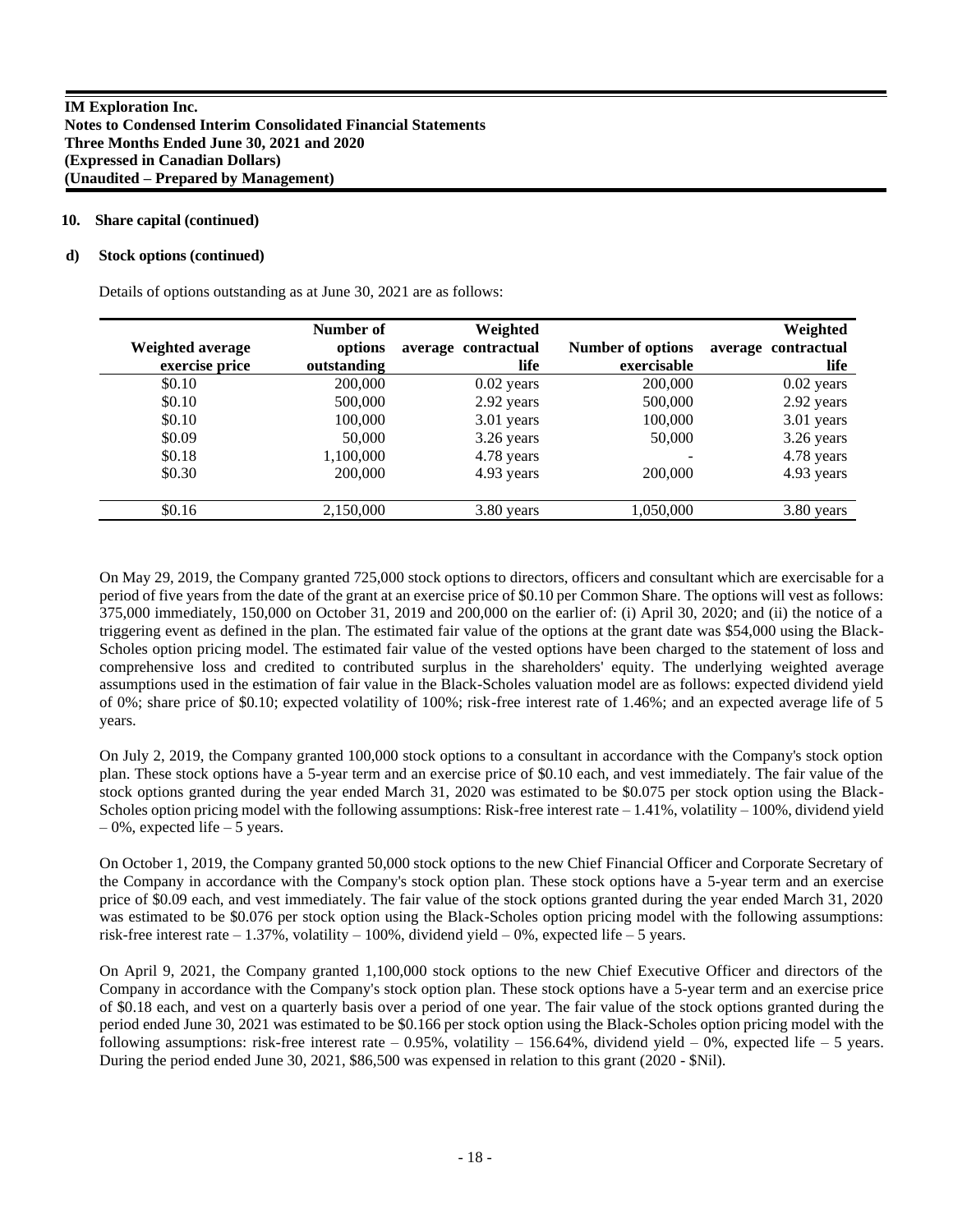#### **10. Share capital (continued)**

#### **d) Stock options (continued)**

On June 2, 2021, the Company granted 200,000 stock options to a consultant in accordance with the Company's stock option plan. These stock options have a 5-year term and an exercise price of \$0.30 each, and vest immediately. The fair value of the stock options granted during the period ended June 30, 2021 was estimated to be \$0.277 per stock option using the Black-Scholes option pricing model with the following assumptions: Risk-free interest rate  $-0.90\%$ , volatility  $-157.08\%$ , dividend yield  $-0\%$ , expected life  $-5$  years. During the period ended June 30, 2021, \$55,400 was expensed in relation to this grant (2020 - \$Nil).

During the period ended June 30, 2021, the Company recognized a total share-based compensation expense of \$141,900 (2020 - \$Nil).

#### **11. Related party transactions**

Related parties include the Board of Directors, officers, close family members and enterprises that are controlled by these individuals as well as certain persons performing similar functions.

a) The Company defines its key management as the Board of Directors, Chief Executive Officer and Chief Financial Officer. Remuneration of director and key management personnel of the Company was as follows:

|                                                                           | 2021 |                  | Three months ended<br><b>June 30,</b><br>2020 |       |
|---------------------------------------------------------------------------|------|------------------|-----------------------------------------------|-------|
| Management services<br>Share-based compensation to directors and officers | S    | 13,185<br>86,500 | æ                                             | 1,316 |
|                                                                           |      | 99.685           |                                               | 1,316 |

i) Paid or accrued \$10,000 (2020 - \$Nil) for management services of CEO.

ii) Paid or accrued \$3,185 (2020 - \$1,316) for management services of CFO.

iii) Granted 1,100,000 (2020 – Nil) stock options to directors and officers of the Company and recorded share-based compensation of \$86,500 (2020 - \$Nil).

 b) During the year ended March 31, 2021, certain officers, directors or companies controlled by them participated in the Company's private placements and subscribed for 1,725,000 units, for total gross proceeds to the Company of \$158,750.